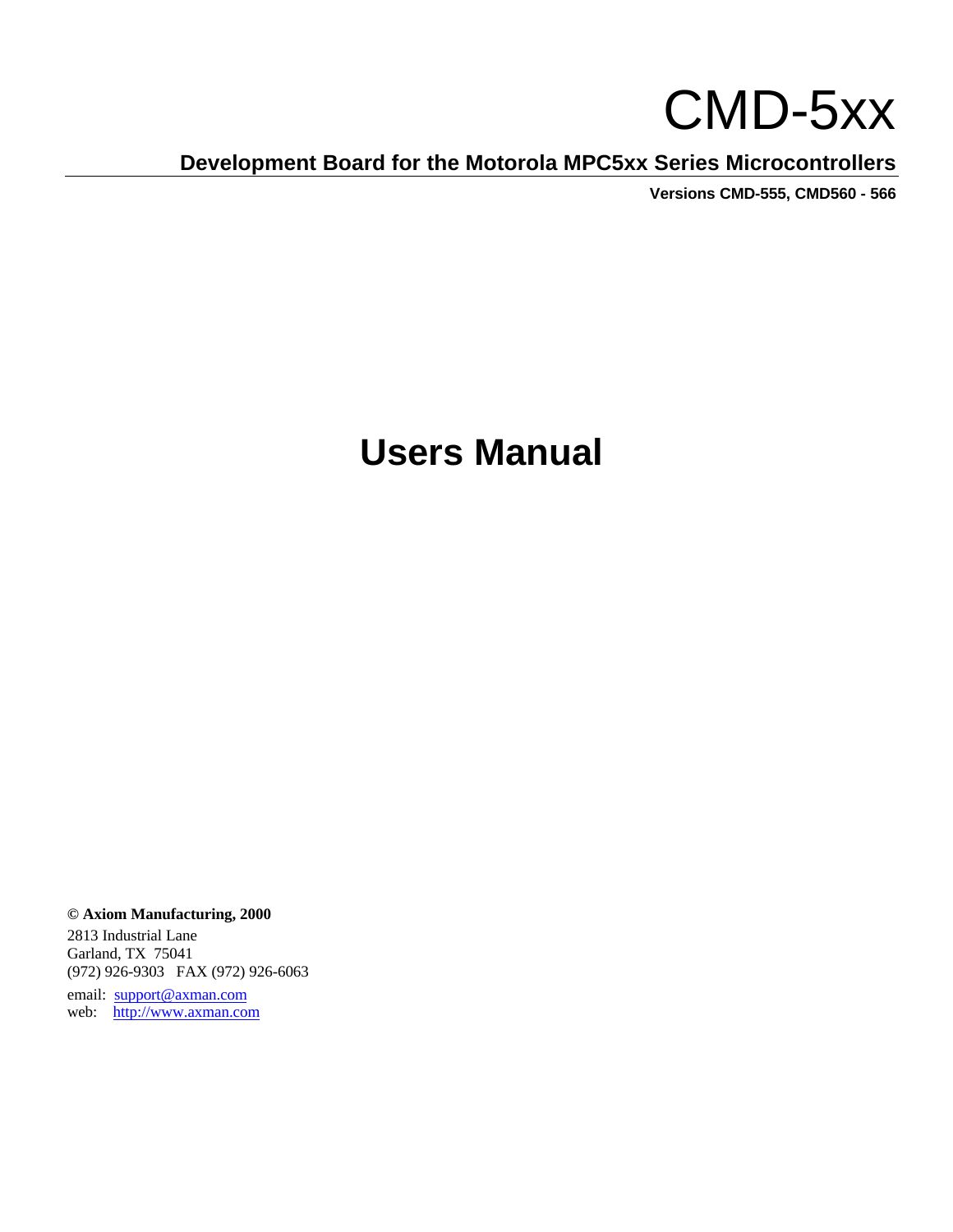## **CONTENTS**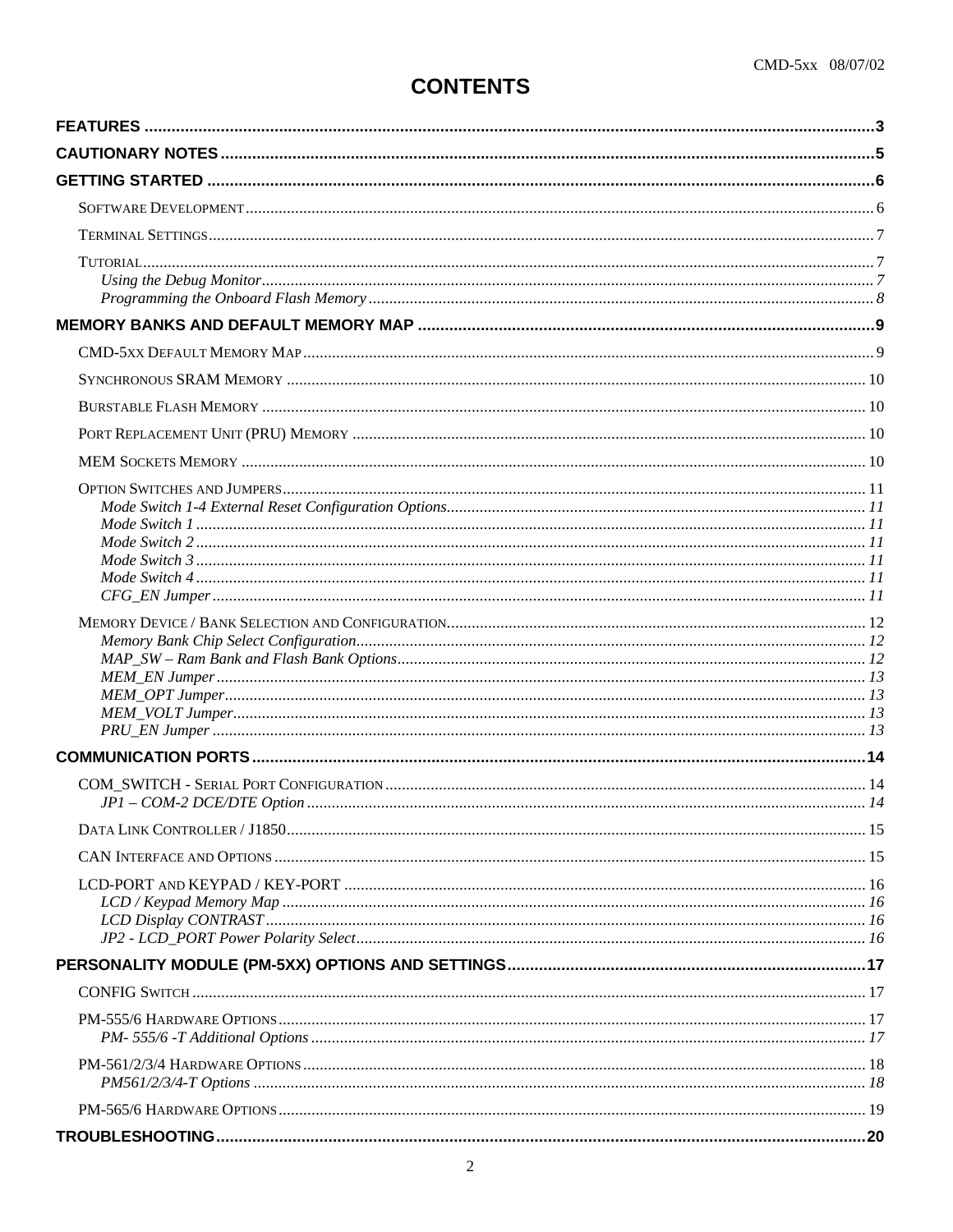## **Features**

The CMD-5xx along with a PM-5xx Personality Module is a modular development system for the Motorola series of MPC5xx PowerPC microcontrollers. The system is Plug and Play with the supplied with the Axiom Monitor in the on-board EPROM, 2MByte (512K x 32) Synchronous SRAM, 4MByte (1M x 32) Burstable Flash EPROM, Communication Interfaces, Port Replacement Unit, Keypad and LCD Module support, Serial Cable, Wall Plug power source, printed hardware manual and the UTL5xx CD with programming utilities, support software and technical manuals. Applications developed on the CMD-5xx are directly portable to the PMP-xxx peripheral support boards for in-system industrial control solutions.



#### **Specifications**

| Clock                 | 50 MHz Maximum                                                |
|-----------------------|---------------------------------------------------------------|
| Operating temperature | $0^{\circ}$ C to +70 $^{\circ}$ C                             |
| Power requirement     | 6 - 20V DC @ 400 ma Typical                                   |
| Power output          | 5.8V @ 2.5A output with 5V, 3.3V, and 2.6V regulated supplies |
| <b>Board Size</b>     | $8 \times 9.5$ inches                                         |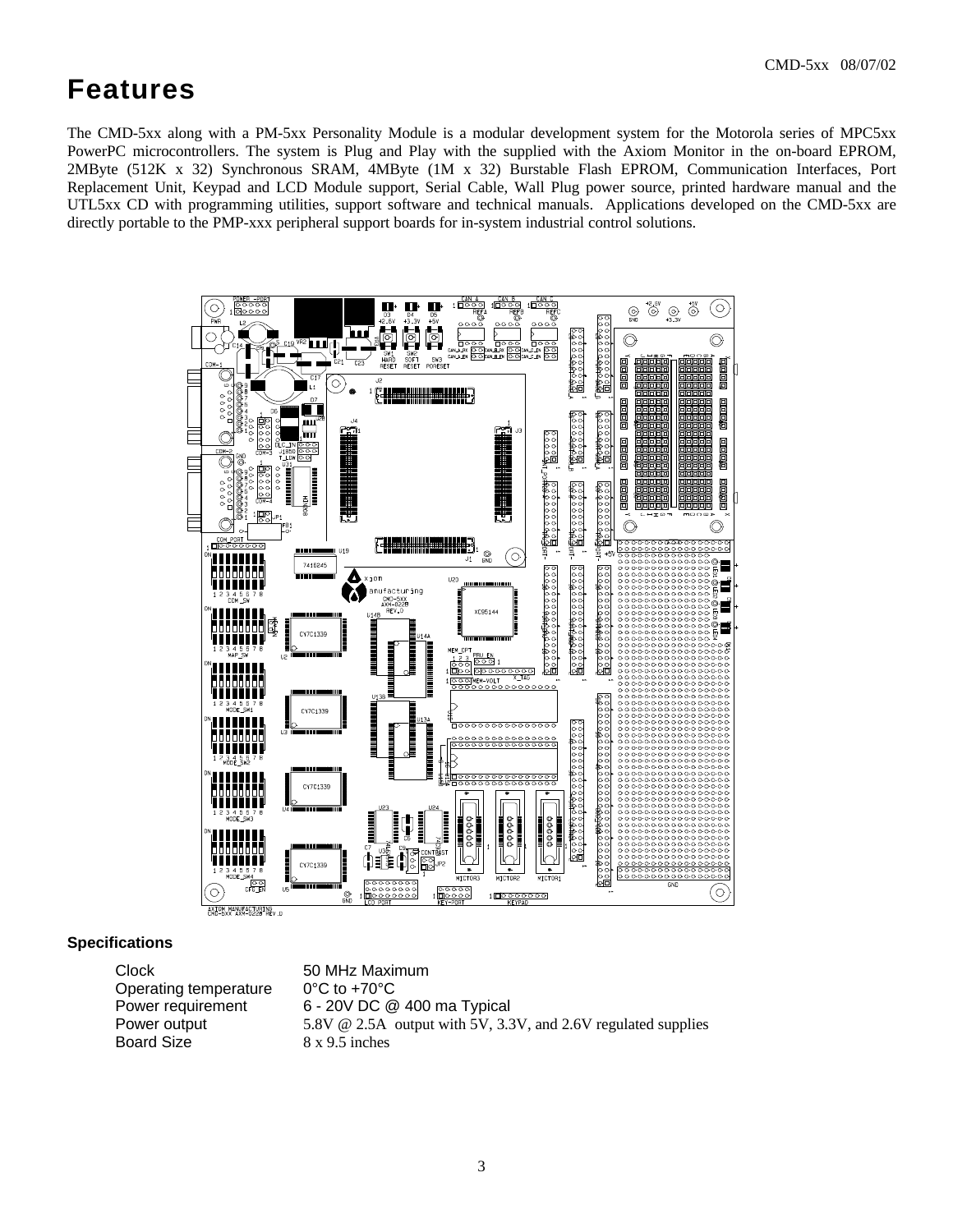#### **Standard Configurations**

| Board   | Processor | Board   | <b>Processor</b> | Board   | <b>Processor</b> |
|---------|-----------|---------|------------------|---------|------------------|
| CMD-555 | MPC555    | CMD-562 | MPC562           | CMD-565 | MPC565           |
| CMD-556 | MPC556    | CMD-563 | MPC563           | CMD-566 | MPC566           |
| CMD-561 | MPC-561   | CMD-564 | MPC564           | CMD-560 | MGT560           |

**Example part number: CMD-565 would be the CMD-5xx board with the PM-565 Personality Module that has a socketed processor, AMD flash, and the global power source.**

#### **CMD-5xx Features**

- Standard fixed memory (buffered):
- 512K x 32 Sync. SRAM (100MHz)
- 1M x 32 Burstable Flash EPROM
- Two Configurable 32pin memory sockets for 32K to 2MByte EPROM with 8 or 16 bit wide data bus, Axiom Monitor installed standard.
- PRU Port Replacement Unit provided for MPC5xx ports A, C, and D allow simulation of single chip port operation when expanded bus is operating.
- MAP Switch provides easy assignment of chip selects to ram and flash memory banks.
- MODE Switches 4 DIP switches to fully support Hard Reset Word Configuration options.
- COM Switch provide easy method of applying or isolating serial connections to RS232 transceiver.
- COM1 SCIA1 w/ RS232 type DB9-S Connection
- COM2 SCIA2 w/ RS232 type DB9-S Connection
- COM3 SCIB1 w/ RS232 type 10pin cable Connection
- COM4 SCIB2 w/ RS232 type 10pin cable Connection
- CAN Ports 3 CAN transceiver (PCA82C250) interfaced ports, 1 x 4 headers.
- LCD Port LCD Module Interface Connector w/ Contrast Adjust, Buffered and Memory Mapped
- KEYPAD and KEY Port 16 Key or 20 Key interface, Debounced, Buffered, and Memory Mapped
- BUS Port provides 32 data and 24 address or MPC5xx ports A and D on 60 pin header.
- CONTROL Port Bus Controls or MPC5xx ports on a 44 pin header.
- QSM Ports 2 Serial I/O ports with 16 pin socket headers.
- MIOS Port MDA, PWM, and MGP timer or I/O interface with 34 pin socket header.
- TPU Ports 3 Timing Processor I/O ports with 20 pin socket headers.
- QADC Ports 2 Analog I/O ports, one 20 pin and one 24 pin socket header.
- INT Port Interrupt or MPC5xx SGP port I/O with 10 pin header.
- POWER Port Primary and standby power supply access port.
- I/O Connectors in .1 grid, pin headers for bus and control provide easy ribbon cable connection for external connections. Socket headers provide easy wire connection to solderless prototype area or with provided pin headers installed, will allow ribbon cable or wire wrap connections.
- Large Prototyping Area  $(5 \times 1.75 \text{ inch})$  with  $+5V$  and ground connection grids.
- Mictor Logic Probe connectors for the Address and Data bus
- Solderless Prototyping area  $(2.5 \times 1.5 \text{ inch})$  for easy installation of test connections.
- Power Indicators Supply voltage indications for 5, 3.3, and 2.6V supplies
- Reset Switches POR, Hard, Soft reset buttons.
- User Indicators 4 user indicators to provide user conceived visual response during testing.

Axiom development systems provide for low cost software testing with the use of the Monitor in the on-board EPROM. Operation allows the user to load code in the On-Board RAM, Execute application, and display or modify registers or memory. After code is operational the user may relocate the code and reprogram the MPC5xx Internal Flash EEPROM or the boards fixed flash for dedicated operation of new software. No additional hardware or software is required to operate. For high level debug, extensive tools are available for the PowerPC core and the Debug Port is available on the PM-5xx module to connect a background debugger.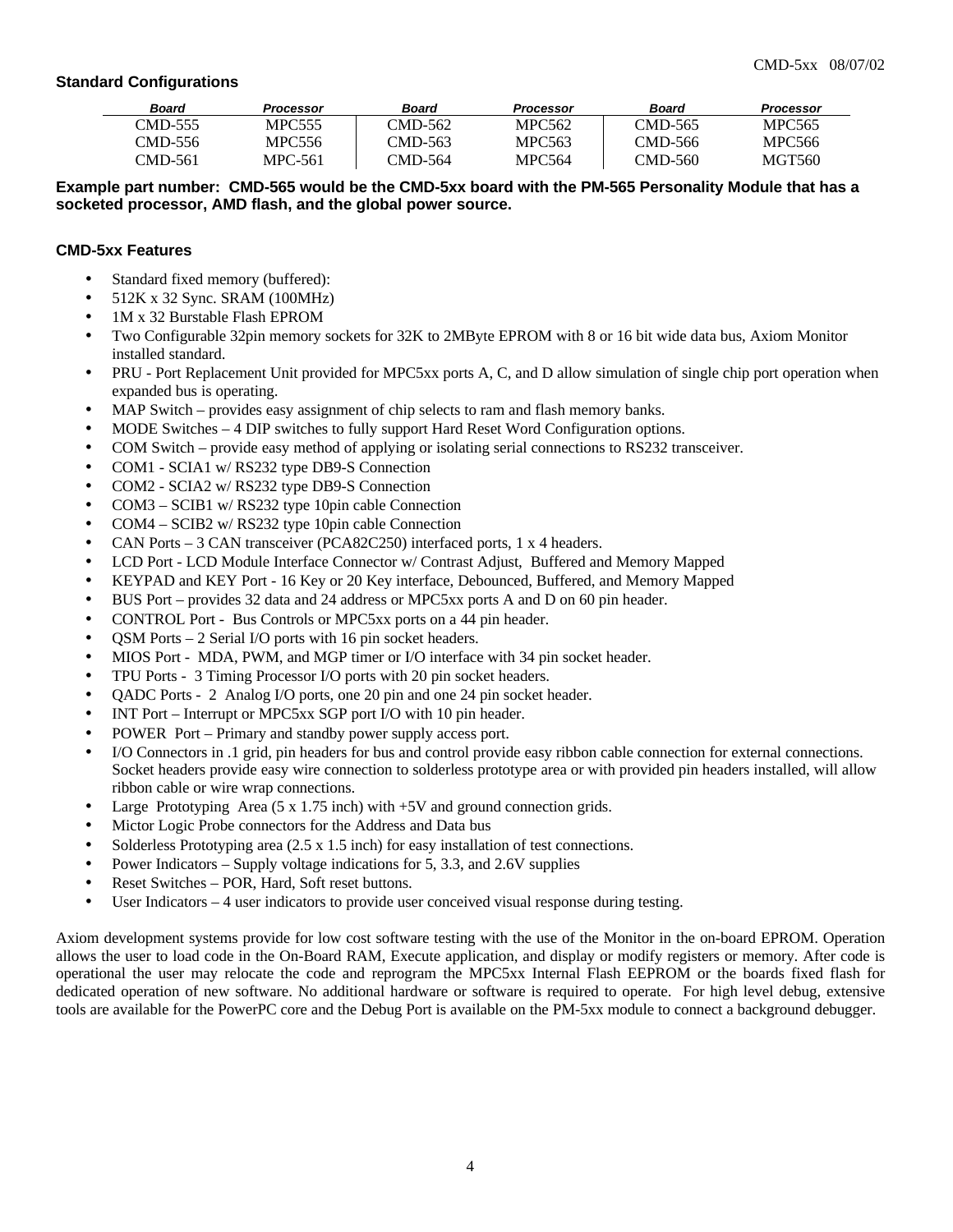## **Cautionary Notes**

Axiom Manufacturing reserves the right to make changes without further notice to any products to improve reliability, function or design. Axiom does not assume any liability arising out of the application or use of any product or circuit described herein; neither does it convey any license under patent rights or the rights of others. Axiom products are not designed, intended, or authorized for use as components in systems intended for surgical implant into the body, or other applications intended to support or sustain life, or for any other application in which failure of the Axiom product could create a situation where personal injury or death may occur. Should Buyer purchase or use Axiom manufacturing products for any such unintended or unauthorized application, Buyer shall indemnify and hold Axiom Manufacturing and its officers, employees, subsidiaries, affiliates, and distributors harmless against all claims, costs, damages, and expenses, and reasonable attorney fees arising out of, directly or indirectly, any claim of personal injury or death associated with such unintended or unauthorized use, even if such claim alleges that Axiom Manufacturing was negligent regarding the design or manufacture of the part or system.

#### **EMC Information on CMD565**

- 1. This product as shipped from the factory with associated power supplies and cables, has been tested and meets with requirements of EN5022 and EN 50082-1: 1998 as a **CLASS A** product.
- 2. This product is designed and intended for use as a development platform for hardware or software in an educational or professional laboratory.
- 3. In a domestic environment this product may cause radio interference in which case the user may be required to take adequate measures.
- 4. Anti-static precautions must be adhered to when using this product.
- 5. Attaching additional cables or wiring to this product or modifying the products operation from the factory default as shipped may effect its performance and also cause interference with other apparatus in the immediate vicinity. If such interference is detected, suitable mitigating measures should be taken.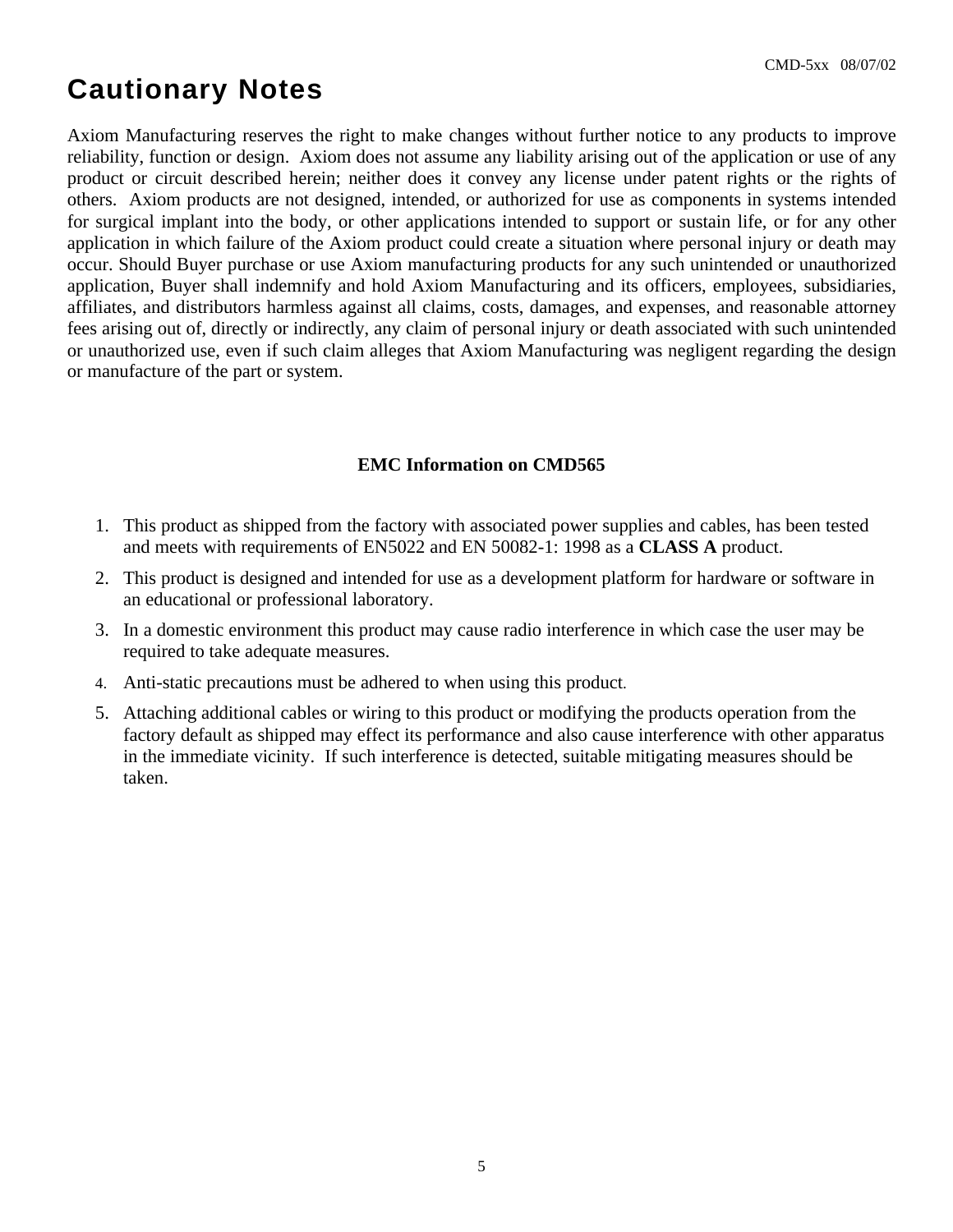## **Getting Started**

See the **README.TXT** file on the CD provided with this board for all the documentation and support files provided.

See also the PM-5xx Personality Module Reference for your platform specific information, including BDM and CMFI (on-chip flash) programming support.

This section assumes that you have just received your board from the manufacturer. If this is not the case then jumpers and switches may have been changed so that the board may not function as expected. In this case, see the "Option Switches and Jumpers " section of this manual and return everything to "default" positions before proceeding.

To get started quickly, perform the following test now to make sure the board is working correctly:

- 1. Connect one end of the supplied 9-pin serial cable to a free COM port on your PC. Connect the other end of the cable to the COM-1 port on the board.
- 2. Run a standard ANSI terminal communications program set to 9600 baud, N,8,1. Any terminal program will work, including the simple terminal that comes with MS Windows (HyperTerminal) or the one supplied on the support CD with this board.
- 3. Apply power to the board by plugging in the wall plug power transformer that came with the system.
- 4. After a few seconds delay, if everything is working properly, you should see the main utilities menu, similar to the following:

 --------------------------------- AXIOM CMD-5XX UTILITIES ---------------------------------

- 1. Debug Monitor
- 2. On-Chip CMFI Flash Programming
- 3. External Flash Programming
- 4. Test Hardware

Select:

Your board is now ready to use! If you do not see the monitor prompt, press then release the RESET button on the board. If still no go, or if the text is garbage, see the **TROUBLESHOOTING** section of this manual. The MEM bank should contain the "Axiom MON5xx" EPROM's and this bank only should be assigned CS0 to boot the utilities.

### *Software Development*

The example monitor / utility software initializes the clock to run this board at 20 MHz on power-up. The board has been tested and does run at speeds up to 40 MHz however, which you can set by changing the PLL Register in your software.

Software development on the CMD-5xx is best performed using a BDM tool connected to the BDM-PORT connector on the PM-5xx module. This provides real-time access to all hardware, peripherals and memory on the board. BDM software is also available for high-level source code debugging. Contact the manufacturer for more information.

If a BDM is not available, software development can be done using the included simple monitor program to upload your code to ram and execute it or program it into EEPROM.

In either case, software is usually uploaded to RAM and executed during development, then programmed into EEPROM to execute when power is applied.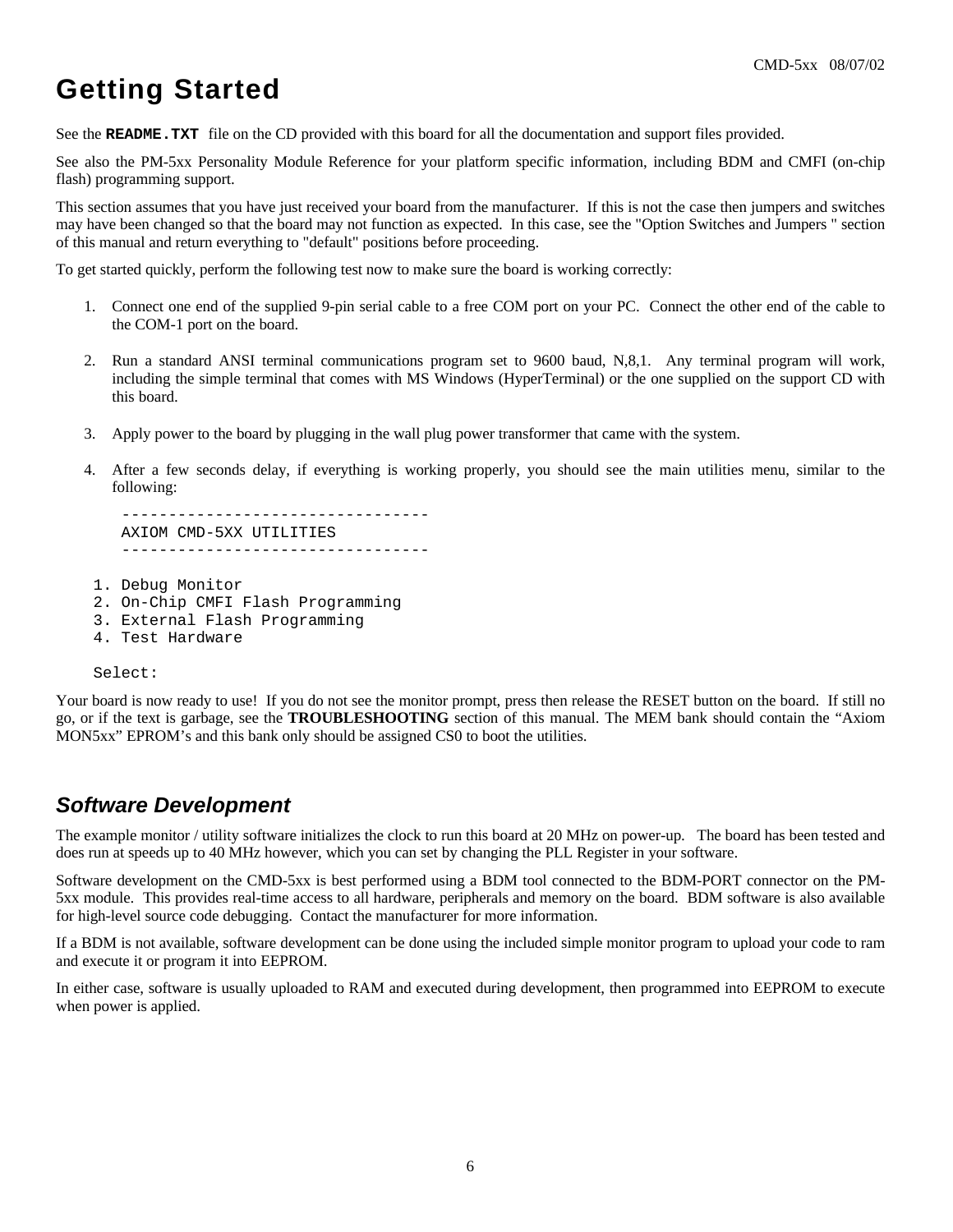## *Terminal Settings*

The utility software provided uses the serial port connected to your PC running a terminal program as described under "Getting Started". While you can use almost any commercial or free serial communications terminal interface, it is important that you configure it to work properly with this board. The following settings are important:

- 1. BPS: 9600, Data Bits 8, Parity none, Stop Bits 1
- 2. Flow Control should be set to HARDWARE or None
- 3. Emulation should be ANSI
- 4. When uploading files to the board, be sure to send in Text mode.
- 5. When programming CMFI memory, you must use ONE of the following:
	- a. 15 millisecond pace delay after each line
	- b. wait for echo character following each line

A free terminal program that works well with this board called "AxIDE" is provided on the support CD. It is also available for download from the manufacturers web site at www.axman.com.

### *Tutorial*

The following brief tutorial will help you become familiar with software development on this board quickly. For processor specific tutorials, such as BDM support and CMFI programming, see the PM-5xx Personality Module Reference that came with your board.

#### **Using the Debug Monitor**

This board ships with a simple monitor utility programmed into the U15 and U16 EPROM devices. See "Getting Started" for startup instructions. Choose menu item 1 to launch the monitor.

Using this program and any serial communications terminal program, you can display and modify memory and registers on the board from any PC. This is done by typing commands into the terminal program on the PC. Type help and hit <enter> for a complete list of available commands.

You can experiment with some of the commands like reading (MD) and modifying (MM) memory. Make sure you're modifying memory that is mapped to valid addresses or the monitor program will "hang" or throw an exception. You may then have to RESET the board to get the monitor back. Internal RAM starts at 0x3F9800. External RAM starts at 0x800000 as shipped with the default MAP\_SW settings. The monitor program itself uses internal RAM from 0x3F9800 - 0x3F9FFF, so if you modify anything in this area while the monitor is running it may hang.

You can also load and execute a program from memory using this utility. A simple "hello world" program is provided for you on the CD as an example. Follow these steps to load and execute it from internal RAM using the monitor program:

- 1. At the monitor prompt  $>$  type **DL** and hit  $\leq$  enter $>$ .
- 2. Select the send text file (or upload) command from your terminal program and locate the file named "**HELLO\_R.S19**" included on the support CD. Send this file to the board.
- 3. When finished uploading, type **go 3FA004** at the prompt. You should see the phrase "Hello World!" echoed back to the screen, which is all that this simple test program does, each time you hit a key.
- 4. To exit from this test program, hit a RESET button on the board.

This example program was compiled with the Diab Data compiler. The source files and scripts used are included on the support CD as follows:

| HELLO.C     | Main source code file                                           |
|-------------|-----------------------------------------------------------------|
| SERIAL.C    | Serial port I/O and ASCII text conversion routines              |
| HELLO R.DLD | Diab Linker script - specifies the programs memory organization |
| HELLO R.BAT | DOS batch file used to build the program                        |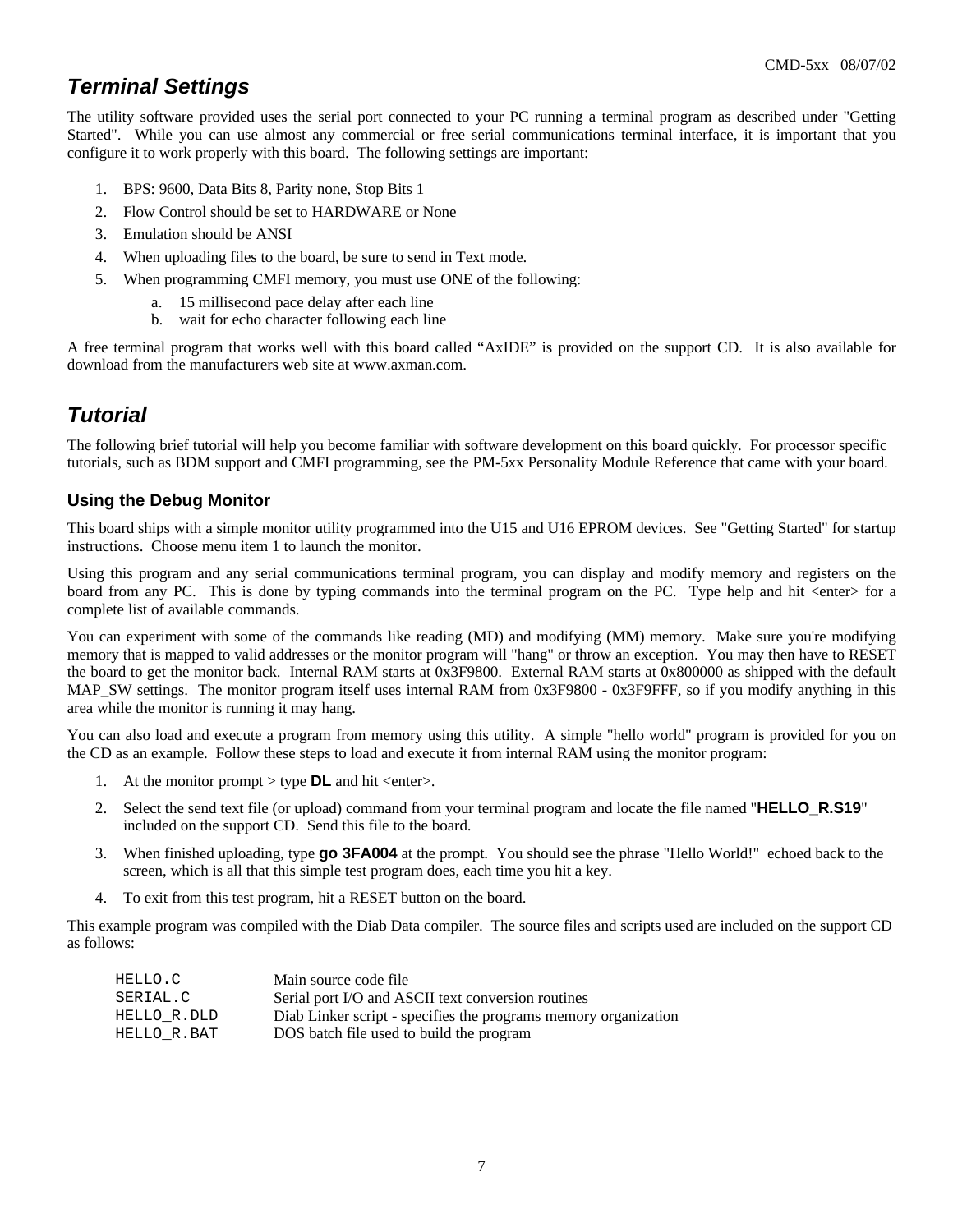#### **Programming the Onboard Flash Memory**

After testing your program running out of RAM you will probably want to program it into EEPROM so that it starts whenever power is applied to the board. To do this you must first change the starting address of your program to match that of the memory device being programmed. This is usually done in assembly language using the ORG statement, or by MAK or Project file arguments to the LINKER if using a compiler.

As an example, a version of the "hello world" program is included on the support CD that has been relocated to start at address 0x400000. This will be the starting address assigned to external onboard flash memory, once we move some jumpers and reset the board.

This version is called "**HELLO\_F**". It uses the same HELLO.C and SERIAL.C source code as the RAM version, with the following unique files:

| INIT.S      | Example Boot initialization assembly source file                |
|-------------|-----------------------------------------------------------------|
| HELLO F.DLD | Diab Linker script - specifies the programs memory organization |
| HELLO F.BAT | DOS batch file used to build the program                        |
|             |                                                                 |

The output files produced from this build are called HELLO\_F.S19 and HELLO\_F.ELF.

Follow these steps to program the "hello world" example to start on power-up instead of the monitor program:

- 1. Make sure the MAP\_SW positions 2 and 7 are only on. This will configure the board to match the default Memory Map.
- 2. Make sure the MEM\_EN jumper is installed and press RESET to get the utilities menu (see Getting Started).
- 3. Select External Flash Programming from the menu.
- 4. Select **2** for External Flash (U13/U14) CS2.
- 5. Select **1** to Erase the Flash Memory. This should take less than 20 seconds.
- 6. Select **2** to Program from a file -> Flash CS. This will prompt you to upload the file to be programmed.
- 7. Select the send text file (or upload) command from your terminal program and locate the file named "**HELLO\_F.S19**" included on the support CD and send this file to the board. If you have problems uploading, try adding a pacing delay.
- 8. After all lines from the file have been programmed, the words programmed are displayed along with any errors, followed by the menu again. Now the "hello world" program is at address 0xC00000 (the current location of onboard flash), however it is linked to be run from 0x400000, since this is the address the program assigns to the CS0 base register at runtime.

**Explanation**: Since the monitor EPROMS in U15/16 use the same Chip Select 0 that we wish to use for the "hello world" program (by the setting of the MEM\_EN jumper), we must do an offset programming operation to a different chip select. Setting the MAP Switch position 7 on configures the onboard flash to Chip Select 2. The monitor program will offset the program to that chip select base address (0xC00000) temporarily during programming.

- 9. Power down the board and move the MODE\_SW1 switch 5 to the OFF position. This will configure the board to 32-bit mode boot, which is required for the onboard flash memory to boot while in the 32 bit wide mode.
- 10. Remove the MEM\_EN jumper and change the MAP Switch to position 7 OFF and position 5 ON.
- 11. Power up the board. You should see the "hello world" message on your terminal screen every time you press a key.
- 12. To return to the Utilities Menu, turn power off the board, move the MODE\_SW1 switch 5 back to ON, install the MEM\_EN jumper, and set the MAP switch position 5 OFF and position 7 ON. Power on the board and you should see the menu again.

Although this "Hello World" example is a simple program, you can use the same procedure for programming your own application into external flash memory using the CMD-5xx development board.

To develop more complex applications, with source level debugging, you will no doubt require a debugger tool. An excellent choice would be a Background Debug Module (BDM) which is supported using the BDM-PORT on this board. See the "Using a BDM" section of this manual for more information. Follow these steps to program the "hello world" example to start on power-up instead of the monitor program: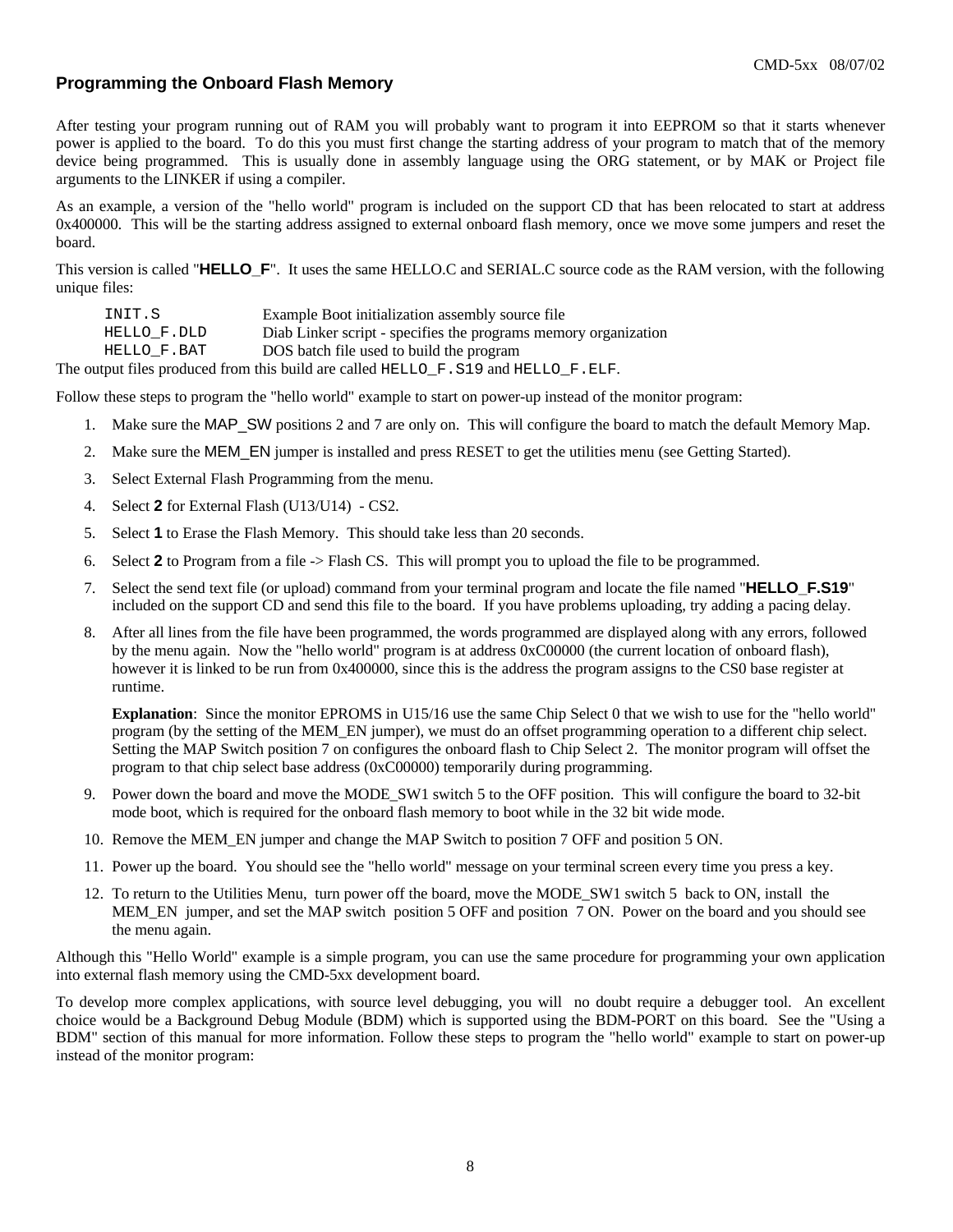## **Memory Banks and Default Memory Map**

The CMD-5xx board provides three memory banks and a Port Replacement Unit (PRU) that can be optionally selected by the MPC5xx microcontroller chip selects. The memory banks are the Synchronous SRAM (U2-U5), Burstable Flash EPROM (U13- U14), and MEM firmware sockets (U15-U16). Since the MPC5xx chip selects are fully programmable (with the exception of CS0 providing external Reset start-up) the memory banks can be located at any location in the MPC5xx memory space. As a reference example, Axiom has defined a default memory map where the chip selects are located at predefined locations. The provided software uses this memory configuration. If you modify this memory map make sure that all memory bank and chip select configuration settings are correct. See **Memory Device / Bank Selection and Configuration** for more information.

Following is the default memory map for this board as configured by the utility EPROMs installed the MEM sockets U15/U16. The internal map is detailed further in the MPC5xx Users Manual. Chip Selects 0-3 can be changed by your software to map the external memory in different locations but the chip select configuration for each memory type should be maintained.

#### **Possible Chip Select usage:**

| Synchronous SRAM Memory Bank | CS0, CS1, CS2, or CS3              | default CS1 |
|------------------------------|------------------------------------|-------------|
| Burstable Flash Memory Bank  | CS0, CS1 or CS2                    | default CS2 |
| Port Replacement Unit        | CS <sub>2</sub> or CS <sub>3</sub> | default CS3 |
| <b>MEM Sockets Bank</b>      | CS <sub>0</sub>                    |             |

### *CMD-5xx Default Memory Map*

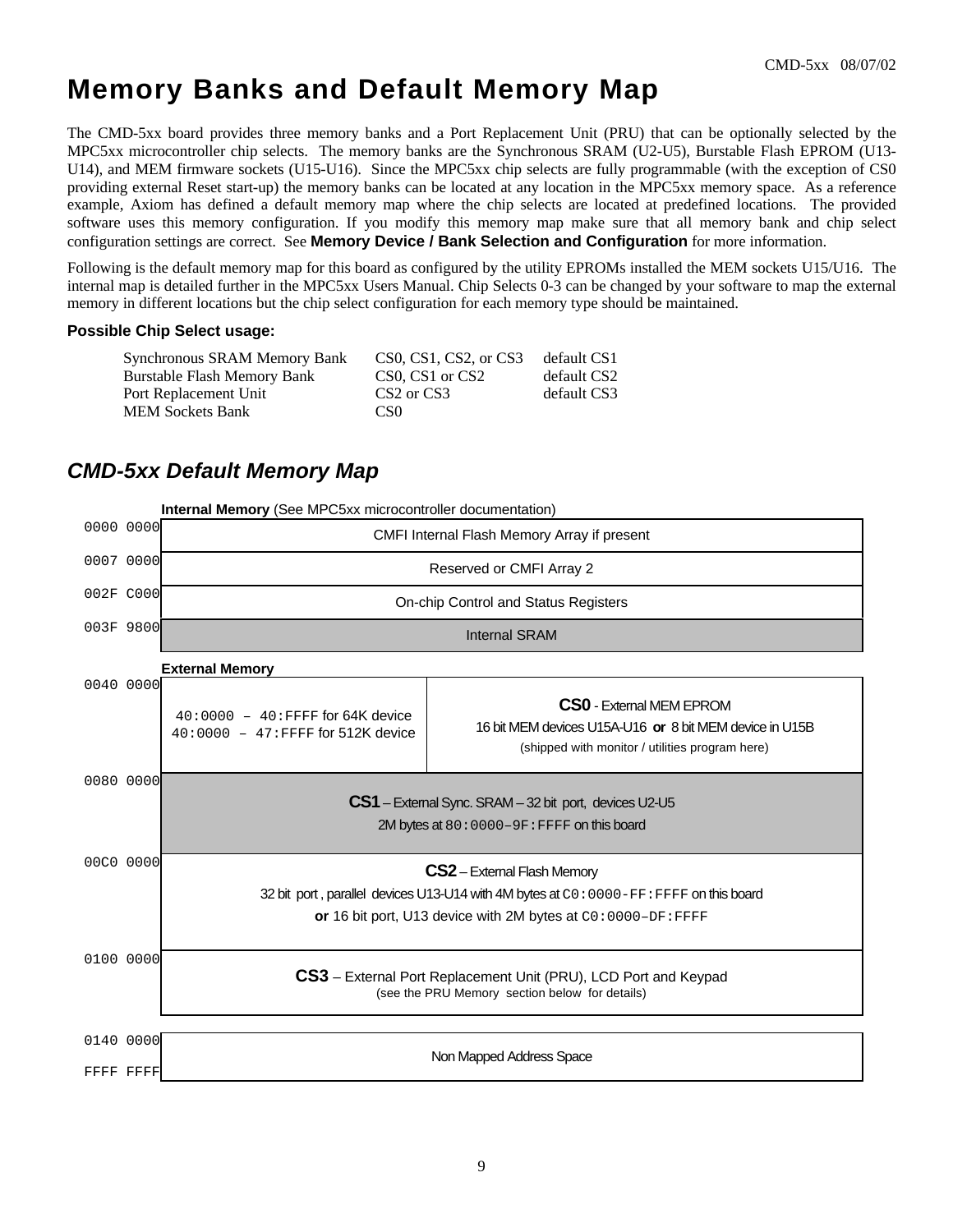## *Synchronous SRAM Memory*

The synchronous SRAM Memory Bank is composed of four 256K x 32 memory devices. These memory devices are connected in linear order from U2 to U5 so that the low order address of the memory bank will access U2 and the high order addresses of the memory bank will access U5. This memory bank must be configured as a 32 bit wide port but is byte, half word, and word accessible for read or write operations. The synchronous SRAM memory on revision C and earlier boards (CY1339) requires 1 wait state no matter the bus clock frequency to operate in asynchronous mode and will provide 32-bit wide burstable output of 2/1/1 cycles type. Revision D boards provide 0 wait state SRAM memory (CY1338) and will operate a 1/1/1 burst cycle.

## *Burstable Flash Memory*

The Burstable Flash Memory Banks U13 and U14 contain two Intel DT28F160F3 or AMD AM29BL162B type flash devices. The two flash devices are configured in parallel to provide either a 16 bit wide port operating U13 or a 32 bit wide port operating both U13 and U14. Both devices require wait states when accessed in asynchronous mode and the same wait state delay during the first cycle of a burst type access. Refer to the specific device data sheet and sample software provided for configuring the flash memory.

## *Port Replacement Unit (PRU) Memory*

The Port Replacement Unit (PRU) provides for single chip operation of the MPC5xx I/O ports used for address, data, and interrupts during 32 bit bus operation. The PRU also provides memory mapping and control of the LCD and Keypad Ports. The PRU EN jumper must be installed (see PRU\_EN section) and chip select configuration for the PRU must be set to 32 bits wide and should provide external access termination (use TA\* signal) for correct operation of all functions.

The I/O ports provided by the PRU do not duplicate signal levels or internal pull-up operation of the MPC5xx I/O ports. The PRU I/O port output voltage levels are limited to  $+3.3V$  high while the MPC5xx I/O ports typically will provide voltage level of  $+5V$  high (refer to MPC5xx technical data for host). PRU I/O port input voltage levels are tolerant of +5V signals. The PRU register operation and memory map closely follows the MPC5xx I/O port data and direction registers located at internal addresses 2FC024 – 2FC02F. Following is the memory map of the PRU.

| <b>PRU Offset</b><br><b>Address</b> | <b>Register Name</b>                     | <b>Register Information</b>                                                                                                                                                                                       | Port                                                                    |
|-------------------------------------|------------------------------------------|-------------------------------------------------------------------------------------------------------------------------------------------------------------------------------------------------------------------|-------------------------------------------------------------------------|
| 0x0000<br>0x0004<br>0x0008          | LCD CMD1<br><b>LCD DATA1</b><br>LCD CMD2 | LCD Module address 0, Command register access. Bits $D0 - 7$ of 32<br>LCD Module address 1, Display Data register access. Bits D0 - 7 of 32.<br>LCD Module address 2, Command register access. Bits D0 - 7 of 32. | LCD PORT <sup>1</sup><br>LCD PORT <sup>1</sup><br>LCD_PORT <sup>1</sup> |
| 0x000C                              | LCD DATA2                                | LCD Module address 3, Display Data register access. Bits D0 - 7 of 32.                                                                                                                                            | LCD_PORT <sup>1</sup>                                                   |
| 0x0010                              | <b>KEY DATA</b>                          | Keypad or Keyport data register                                                                                                                                                                                   | KEY_PORT or<br>KEYPAD <sup>2</sup>                                      |
| 0x0014                              | Reserved                                 | Not applied, access termination provided.                                                                                                                                                                         |                                                                         |
| 0x0018                              | Reserved                                 | Not applied, access termination provided.                                                                                                                                                                         |                                                                         |
| 0x001C                              | Reserved                                 | Not applied, access termination provided.                                                                                                                                                                         |                                                                         |
| 0x0020                              | Reserved                                 | Not applied, access termination provided.                                                                                                                                                                         |                                                                         |
| 0x0024                              | PRU Port D                               | D0-31 I/O port replacement                                                                                                                                                                                        | SGPIODT1 <sup>3</sup>                                                   |
| 0x0028                              | <b>PRU Port A&amp;C</b>                  | C0-7, A8-31 I/O port replacement                                                                                                                                                                                  | SGPIODT2 <sup>3</sup>                                                   |
| 0x002C                              | <b>PRU Port Direction</b>                | <b>Replacement Port Direction</b>                                                                                                                                                                                 | SGPIOCR <sup>3</sup>                                                    |

- 1. Refer to LCD Module data sheet for register information.
- 2. Key\_Port or Keypad is read only and writes have no effect. Keypad data is provided in a binary number in bits D0 D4 for current or last key pressed while bit D7 indicates if the key is currently active (pressed).
- 3. Refer to MPC5xx users manual for register operation.

## *MEM Sockets Memory*

The primary function of the MEM sockets memory bank is for CMD-5xx firmware. This memory bank is the default program code source from Reset or Power on and can only be enabled to operate from chip select CS0. The two memory sockets U15A and U16 provide a 16 bit wide port (default) while memory socket U15B provides an optional 8 bit wide port. If the 8 bit wide port is used the U16 socket should be vacant of any memory device for proper operation. The MEM sockets are configured for standard 8 bit wide 27xxx series EPROM's from 32K bytes up to 1M byte per socket. These devices require wait states during access for proper operation.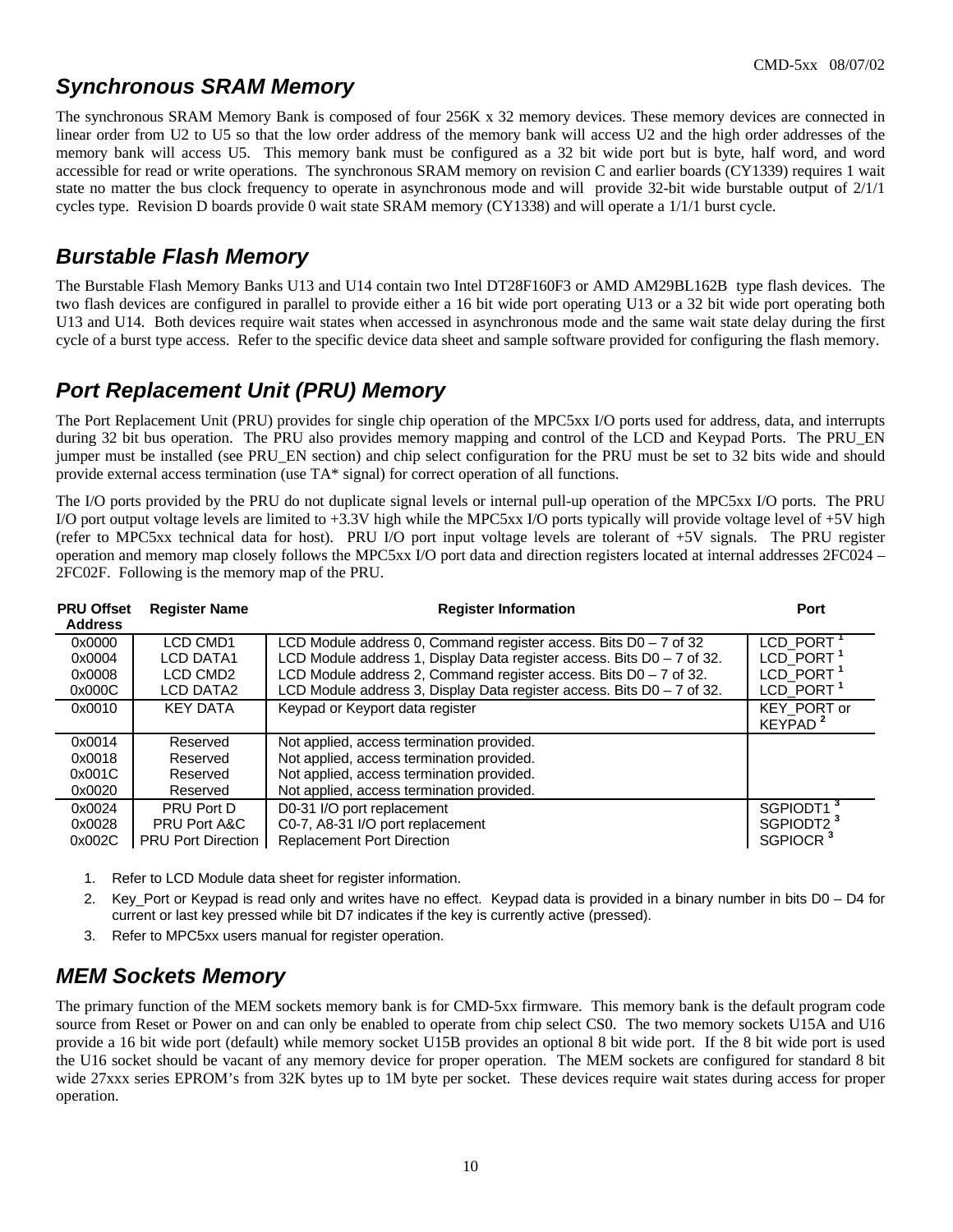## *Option Switches and Jumpers*

#### **Mode Switch 1-4 External Reset Configuration Options**

**Mode Switches 1, 2, 3** and **4** configure the external Hard Reset Configuration Word when enabled. These switches provide a logic 0 or low level when off and a logic 1 or high level when on. The configuration is only presented to the data bus during Hard Reset if External Configuration is enabled with the CFG\_EN option jumper installed **and** the External Configuration switch enabled on the PM-5xx module. The Hard Reset Configuration Word options are all defaulted to logic 0 when the Mode Switches are in the OFF position. For more information on the MPC5xx Reset Configuration refer to the Reset Chapter in the respective MPC5xx technical manual. The following tables represent common configuration items and should be verified against the MPC5xx installed.

#### **Mode Switch 1**

|      | Control<br><b>Register Bit</b> | <b>Reset Function</b>                                     | <b>Default Position</b> |
|------|--------------------------------|-----------------------------------------------------------|-------------------------|
|      | EARB                           | Internal or External Arbitration                          | $Off = Internal$        |
|      | <b>MSRIIPI</b>                 | Initial Interrupt Prefix                                  | $Off = 0$               |
|      | <b>BDRV</b>                    | <b>Bus Pin Drive Strength</b>                             | $Off = Full Drive$      |
|      | <b>BDIS</b>                    | <b>Memory Controller Disable</b>                          | $Off = Enable$          |
| 5, 6 | <b>BPS</b>                     | Boot Port Size: Off/Off = 32Bit Port, Off/On = 8 Bit Port | $On/Off = 16$ Bit Port  |
|      | Reserved                       | <b>Future Use</b>                                         | Off                     |
|      | Reserved                       | <b>Future Use</b>                                         | Off                     |

#### **Mode Switch 2**

|      | Control<br><b>Register Bit</b> | <b>Reset Function</b>                          | <b>Default Position</b>            |
|------|--------------------------------|------------------------------------------------|------------------------------------|
|      | Reserved                       | Future Use                                     |                                    |
| 2, 3 | DBGC[0:1]                      | Debug Pins Configuration                       | Off = $VFLS[0:1]$ , BR, BG, BB, BI |
| 4    | <b>DBPC</b>                    | Debug Port Pins Configuration                  | Off = DSCK, DSDO, DSDI             |
|      | ATWC                           | Address Type / Write Enable Pins Configuration | Off = $WE/BE[0:3]$                 |
| 6, 7 | <b>FBDF</b>                    | <b>External Bus Division Factor</b>            | $Off = Equal to CLKOUT$            |
|      | Reserved                       | <b>Future Use</b>                              | Off                                |

#### **Mode Switch 3**

|                | Control<br><b>Register Bit</b> | <b>Reset Function</b>                                                                                | <b>Default Position</b> |
|----------------|--------------------------------|------------------------------------------------------------------------------------------------------|-------------------------|
|                | <b>PRPM</b>                    | Peripheral Mode Enable                                                                               | $Off = Not Peripheral$  |
| 2,3            | SC[0:1]                        | Single Chip Select, Off/On = 16 bit bus, On/Off = Single-chip w/ Show<br>cycles, On/On = Single-Chip | $Off/Off = 32$ bit bus  |
| $\overline{4}$ | <b>ETRC</b>                    | <b>Exception Table Relocation</b>                                                                    | $Off = Disabled$        |
| 5              | <b>FLEN</b>                    | Internal CMFI Flash enable                                                                           | $On = E$ nabled         |
| -6             | EN_COMP                        | Enable Code Compression ** Must be supported by processor.                                           | $Off = No$ compression  |
|                | EXC_COMP                       | Enable Exception Compression *** Must be supported by processor                                      | $Off = No$ compression  |
| 8              | Reserved                       | <b>Future Use</b>                                                                                    | Off                     |

#### **Mode Switch 4**

|         | Control<br><b>Register Bit</b> | <b>Default Position</b><br><b>Reset Function</b>             |                              |  |  |
|---------|--------------------------------|--------------------------------------------------------------|------------------------------|--|--|
| 1, 2    | <b>OERC</b>                    | Other Exception Relocation Control ** ERTC on for any effect | Off, $Off = 0x00$ offset     |  |  |
| د       | Reserved                       | <b>Future Use</b>                                            | Off                          |  |  |
|         | Reserved                       | <b>Future Use</b>                                            | Off                          |  |  |
| 5, 6, 7 | <b>ISB</b>                     | Internal Space Base Select                                   | Off, Off, Off = $0x00000000$ |  |  |
|         | <b>DME</b>                     | Dual Mapping Enable                                          | $Off = No Dual Mapping$      |  |  |

#### **CFG\_EN Jumper**

Enables/Disables External Reset Configuration drivers on the CMD5xx board. When installed, this jumper will connect the EXCNF\* signal from the PM-5xx module to the External Reset Configuration Word buffers and allow the Configuration word to be driven onto the data bus during SRESET Condition. Removing this jumper will disable the Reset Configuration Word from being driven on to the data bus. The jumper should be installed until the internal Hard Reset Configuration Word is programmed into the MPC5xx internal flash memory of the microcontroller operating the board. This can be done from the utilities supplied with the board in U15/U16.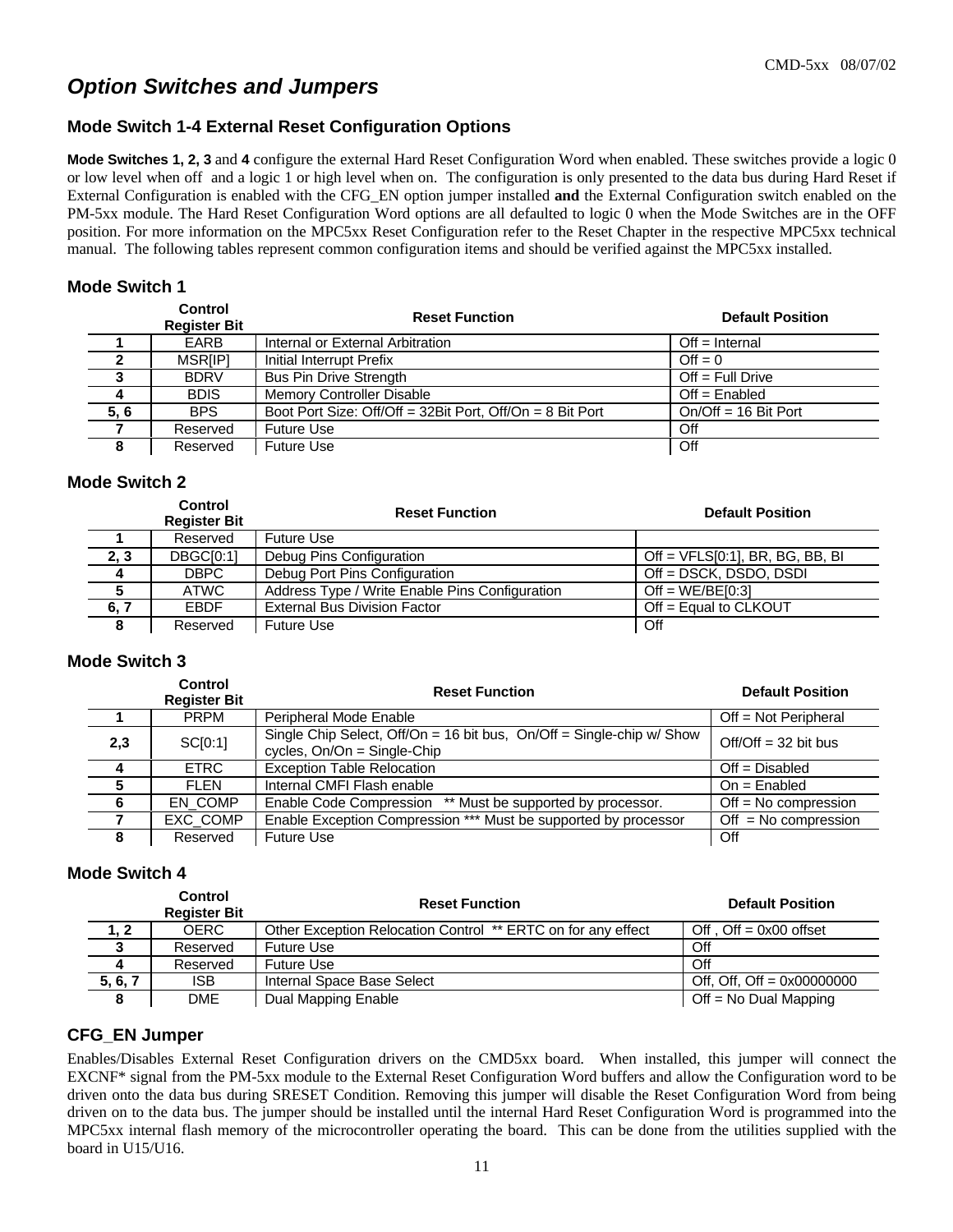## *Memory Device / Bank Selection and Configuration.*

The CMD-5xx board has three external memory banks and a PRU that provide:

- 512K x 32bit (2MByte) Synchronous Static RAM (U2 U5)
- 1M x 32bit (4MByte) Burstable Flash EEPROM (U13 U14)
- MEM Option Sockets for 8 or 16bit wide EPROM memory (U15 U16)
- Port Replacement Unit (PRU) with LCD and Keypad Ports

Each memory bank can be configured individually to operate from the MPC5xx chip selects. Caution should be used not to place more than one memory bank on the same chip select or properly configure the chip select to operate the Memory Devices in the memory bank correctly. **Failure to observe precautions may render the external memory bus inoperable and cause the user great anxiety and grief.**

The MAP Switch, MEM\_EN option jumper, and PRU\_EN option jumper connect MPC5xx chip selects to the different memory banks. If memory access problems occur, the settings of these options and the associated chip select configurations should be reviewed with some detail. Information to configure the chip selects and memory is detailed in the following sections.

#### **Memory Bank Chip Select Configuration**

Application software that executes on reset must configure each memory bank chip select properly for correct operation. Following is a reference table of Memory Bank chip select values:

| <b>Memory Bank</b>               | Reg.                  | <b>Default Value</b> | <b>Notes</b>                                                                                                                                                    |
|----------------------------------|-----------------------|----------------------|-----------------------------------------------------------------------------------------------------------------------------------------------------------------|
| MEM Sockets - 16 bit port        | BR <sub>0</sub>       | 0x00400803           | Base address = $0x400000$ , Port width = 16 bit *Default                                                                                                        |
| MEM Sockets - 8-bit port         | <b>BRO</b>            | 0x00400403           | Port width $= 8$ bit                                                                                                                                            |
| <b>MEM Sockets</b>               | OR <sub>0</sub>       | 0xFFC00020           | Memory Range = $0x400000$ , wait state = 2, 40MHz / 70ns devices                                                                                                |
| $RAM - 32 bit port only$         | <b>BRx</b>            | 0x00800003           | Base Address = $0x800000$ , Port width = 32 bit FIXED *Default                                                                                                  |
| RAM - asynchronous mode          | ORx                   | 0xFFC0000            | Memory Range = $0x400000$ , wait state = 0 or 1, Note:<br>asynchronous operation requires 1 wait state no matter clock<br>frequency on rev. C (CY1339 devices). |
| RAM – burst mode                 | ORx                   | TBD                  | TBD                                                                                                                                                             |
| Flash – 32 bit port asynchronous | <b>BR<sub>x</sub></b> | 0x00C00003           | Base address 0xC00000, Port width 32 bit, *Default MAP SW-8 $=$<br>off                                                                                          |
| Flash – 16 bit port asynchronous | <b>BRx</b>            | 0x00C00803           | Base address $0xC00000$ , Port width = 16 bit, MAP SW-8 = on                                                                                                    |
| Flash - 32 bit port asynchronous | <b>ORx</b>            | 0xFFC00030           | Memory range = $0x400000$ , wait state = 3, asynchronous operation<br>40Mhz clock, 95ns device                                                                  |
| Flash – 32 bit port burst mode   |                       |                      |                                                                                                                                                                 |
| Flash – 16 bit port burst mode   |                       |                      |                                                                                                                                                                 |
| $PRU - 32$ bit asynchronous only | <b>BR<sub>x</sub></b> | 0x01000007           | Base address = $0x1000000$ . Port width = 32 bit *Default                                                                                                       |
| PRU - External terminate         | <b>ORx</b>            | 0xFFFF80F0           | Memory Range 0x8000, wait state = External Terminate $(TA^*)$<br>*Default                                                                                       |

#### **MAP\_SW – Ram Bank and Flash Bank Options**

The MAP Switch provides chip select to memory bank selection for the Synchronous RAM Memory Bank and the Burstable Flash Memory Bank. Positions 1-4 set the Chip Select for RAM, the rest are for Flash. Position 8 determines the Flash Bank Port Size so that either 16 or 32 bit burstable port can be selected. If switches 1 to 7 are all off the RAM and Flash Banks are disabled. The Default positions shown below will set RAM to CS1 and FLASH to 32 bit mode on CS2.

| <b>MAP SW</b><br><b>Position</b> | Chip<br><b>Select</b> | <b>Default</b><br><b>Position</b> | <b>Memory Bank Connection and Notes</b>                                  |  |  |
|----------------------------------|-----------------------|-----------------------------------|--------------------------------------------------------------------------|--|--|
|                                  | CS <sub>0</sub>       | Off                               | RAM – on for BDM use typically (with MEM_EN off)                         |  |  |
|                                  | CS <sub>1</sub>       | ON                                | RAM - * <b>Default</b> monitor operation position                        |  |  |
| 3                                | CS <sub>2</sub>       | Off                               | RAM                                                                      |  |  |
| 4                                | CS <sub>3</sub>       | Off                               | <b>RAM</b>                                                               |  |  |
| 5                                | CS <sub>0</sub>       | Off                               | Flash – on to Reset (BOOT) from Flash Bank (with MEM EN off)             |  |  |
| 6                                | CS <sub>1</sub>       | Off                               | Flash                                                                    |  |  |
|                                  | CS <sub>2</sub>       | <b>ON</b>                         | Flash - * <b>Default</b> monitor operation position                      |  |  |
| 8                                | Flash                 | Off                               | Flash - Port Width<br>Off $=$ 32 bit wide port (parallel flash devices), |  |  |
|                                  | Port                  |                                   | $On = 16$ bit wide port (single flash device)                            |  |  |
|                                  | Width                 |                                   |                                                                          |  |  |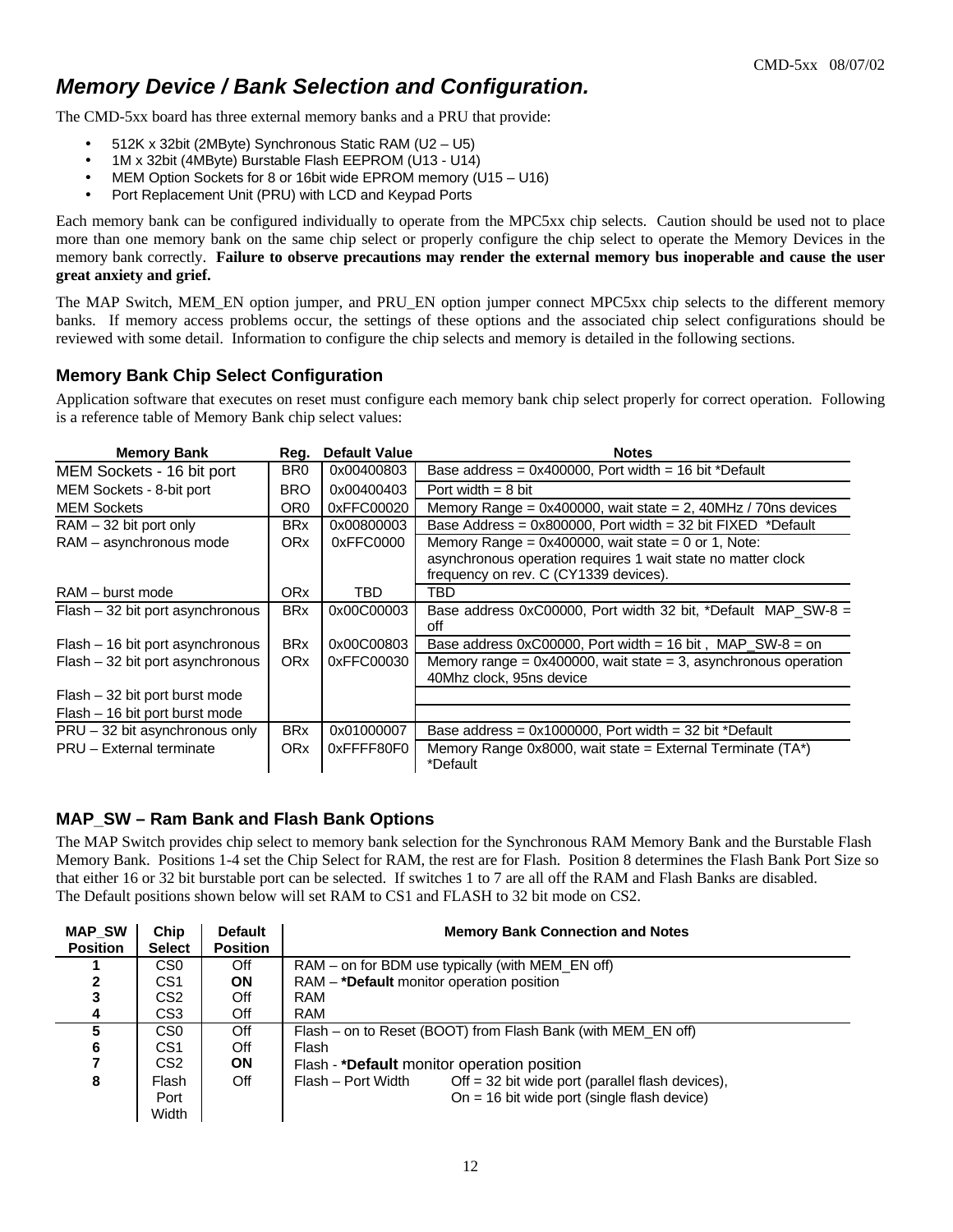#### **MEM\_EN Jumper**

The MEM\_EN option jumper is located next to the MAP\_SW. When installed it connects chip select CS0\* to the MEM sockets U15/U16. The MEM sockets normally contain the Axiom Monitor / Utility firmware EPROM's that provide board operation from Reset. If the MEM\_EN option jumper is removed the MEM sockets memory bank U15/U16 will be disabled and idle.

This jumper should be removed if CS0\* is assigned to another memory bank.

#### **MEM\_OPT Jumper**

The MEM\_OPT option jumper provides options for 28 or 32 pin memory device and 8 or 16 bit addressing options for 32 pin devices installed in the 32 pin U15 and/or U16 MEM sockets memory bank. A 28 pin memory device must have MEM\_OPT jumper 1 installed to supply necessary operating power or the device may load the data bus even if deselected with the MEM\_EN option jumper.

- 1 2 3 Position 1 = Memory is one or two 28 pin devices. **\*Default 16 bit port**
	- Position 2 = Memory is two 32 pin devices, 16 bit port, U15A/U16 in use.
		- • Position 3 = Memory is one 32 pin device, 8 bit port, U15B in use.
	- A single 28 pin device can be used in U15B to provide an 8 bit port also.
	- Standard EPROM devices are the 27xxxx series eproms. Both 5v and 3.3V versions can be used.

#### **MEM\_VOLT Jumper**

The MEM\_VOLT option jumper determines the MEM Sockets device operating voltage. This should be set to the voltage required for the device(s) installed in U15A/B and U16. The device must be compatible with the bus voltage level of the installed MPC5xx or damage to the MPC5xx can occur.

1 2 3

• • • Position 1-2 = MEM (U15/U16) devices are +5V operation **\*Default** Position 2-3 = MEM (U15/U16) devices are +3.3V operation

#### **PRU\_EN Jumper**

The PRU\_EN option jumper provides chip select assignment for the Port Replacement Unit, Keypad, and LCD interfaces. Chip selects CS2 or CS3 (Default) can be assigned to the PRU. If the option jumper is idled (no 2 pins connected), the PRU is disabled and not present in the memory map. Any previous operations with the PRU will remain valid until the next system reset.



• • • Position 3-2 = CS3 chip select assigned **\*Default Position**

 $\blacksquare$  Position 2-1 = CS2 chip select assigned

Correct chip select configuration in software is critical for valid operation of the PRU. The PRU provides the TA\* (Transfer Acknowledge) signal to terminate bus transactions and provide proper timing for replacement ports, Keypad and LCD. Following are the required chip select register values for correct PRU operation:

**BRx =** 01000007 hex, default base address shown but can be moved to any available memory map location. **ORx =** FFFF80F0 hex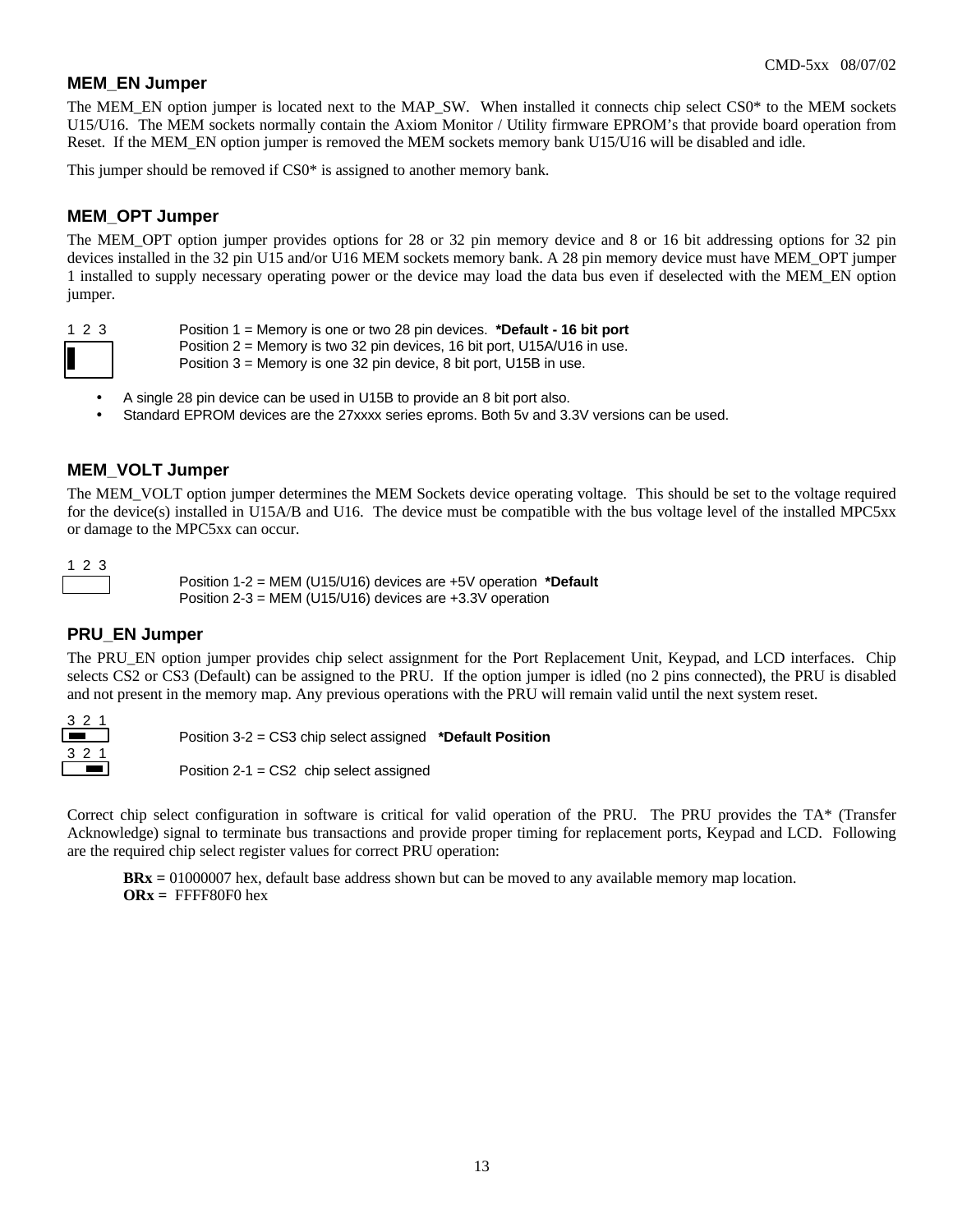## **Communication Ports**

The CMD-5xx board provides interfaces for up to 4 SCI serial ports, 3 TouCan ports and a DLC/J1850 port. COM-1 and COM-2 serial ports with female DB9 connectors are available for RS232 operation of host MPC5xx SCI A channels 1 and 2. COM-3 and COM-4 serial ports with 10 pin IDC to DB9 connector headers are available for RS232 operation of host MPC5xx SCI B channels 1 and 2 if available. All COM ports provide the following standard pinout in a standard female 9 pin serial connector (DB9-S):

Pin 1, 4, and  $6 =$  connected for DTR/DSR flow control null Pin  $2 = TXD$  output (RS232 level) Pin  $3 = RXD$  input (RS232 level) Pin 5 = Ground/Vss/Common Pin 7 and  $8 =$  connected for RTS/CTS flow control null  $Pin 9 = open$ 

#### **Notes:**

- 1. All COM ports provide connection pads so that flow control signals may be applied by user modification. Each connection pad is numbered for the associated serial connector pin. Each connection pad can be isolated from the others in it's group by cutting the associated trace on the bottom side of the board.
- 2. COM-2 has a DCE/DTE option, see below.

## *COM\_SWITCH - Serial Port Configuration*

The COM SWITCH provides a means of isolating the individual SCI RXD and TXD signals from the RS232 interface translator device (U31). This allows the SCI channels to be used for other purposes. In conjunction with the **COM\_PORT** header, additional signals can be applied to the RS232 interface translator. Following is a table of the SCI signals and switch positions used for enabling RS232 operation.

| <b>Switch Position and</b><br>default condition |            | SCI Channel Signal   RS232 COM Port Connection | <b>COM_PORT Signal Direction to RS232</b><br>interface translator |
|-------------------------------------------------|------------|------------------------------------------------|-------------------------------------------------------------------|
| 1 – On                                          | SCI A TXD1 | COM-1                                          | Output                                                            |
| $2 - On$                                        | SCI A RXD1 | COM-1                                          | Input                                                             |
| $3 - On$                                        | SCI_A_TXD2 | COM-2                                          | Output                                                            |
| 4 – On                                          | SCI A RXD2 | COM-2                                          | Input                                                             |
| $5 -$ Off                                       | SCI B_TXD1 | COM-3                                          | Output                                                            |
| $6 -$ Off                                       | SCI B RXD1 | COM-3                                          | Input                                                             |
| $7 -$ Off                                       | SCI_B_TXD2 | COM-4                                          | Output                                                            |
| $8 -$ Off                                       | SCI_B_RXD2 | COM-4                                          | Input                                                             |

#### **JP1 – COM-2 DCE/DTE Option**

COM-2 is optioned as a DCE type RS232 connection by default (same as COM-1). This allows direct connection to a standard PC serial port.

COM-2 DTE option. This requires a NULL modem adapter to connect to a standard PC com port.

1

1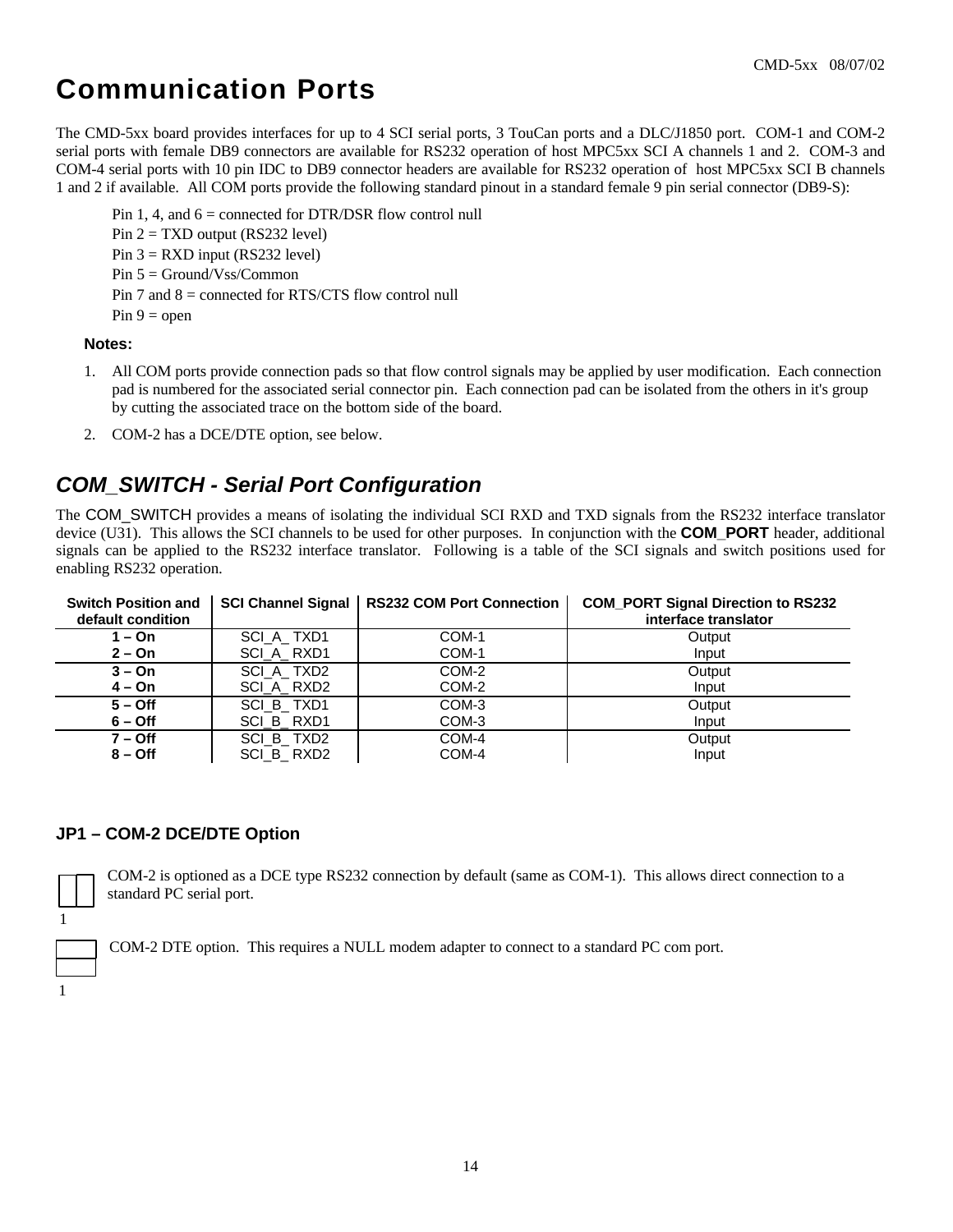## *Data Link Controller / J1850*

The CMD-5xx board provides a location to place a J1850 transceiver (Philips AU5780 or Harris HIP7010) for development of a J1850 interface with the MPC565 Data Link Controller integrated peripheral. The board provides a DLC\_IN input connector for connection to the appropriate I/O port of the processor, a J1850 output connector for connection to the J1850 bus, and a termination selection (T\_LOW) option jumper.

#### **DLC\_IN Connector**

 $Pin 1 = DLC TX input$ 

 $Pin 2 = DLC RX$  output

Pin 3 = Transceiver Loop Back, active low will cause transceiver to loopback data for testing.

#### **J1850 Connector**

Pin  $1 = +V$  from J1850 bus (vehicle battery), can be left disconnected if  $+12V$  supply is used for CMD-5xx board.

Pin  $2 = J1850$  signal

Pin  $3 =$  Ground or common.

#### **T\_LOW Option Jumper**

Open = High impedance termination (slave). Installed = Low impedance termination (master).

### *CAN Interface and Options*

The CMD-5xx board provides 3 CAN (TouCAN) transceivers with I/O ports: CAN\_A, CAN\_B, and CAN\_C. All three ports are supported by a Philips PCA82C250 1MBaud CAN transceiver. The CAN\_A and CAN\_B ports are directly interfaced to the host MPC5xx controller's TOUCAN channels A and B. The CAN\_C port is available for connection to MPC5xx controller I/O ports that support a 3rd TouCAN channel but is not connected due to I/O port options associated with the 3rd channel. Following are the options associated with the CAN ports:

#### **CAN\_A\_EN, CAN\_B\_EN, and CAN\_C\_EN Option Jumpers**

These option jumpers provide output enable and slew rate control of the respective transceiver. Installing the option jumper (default) provides minimum slew rate (fast edge) and enables the output of the respective transceiver. Opening the option disables transceiver output to the CAN bus. With the option jumper removed, Pin 2 of the option header can be connected by the user to an available I/O port for software control of transceiver output (active low). Slew rate can be increased if necessary to reduce switching noise by increasing the value of R22, R23, or R24 for the respective CAN port A, B, or C. See the PCA82C250 data sheet for details.

#### **CAN\_A\_RX and CAN\_B\_RX Option Jumpers**

These option jumpers enable the receive connection from the CAN channel transceiver to the MPC5xx host controller CNRX0 I/O pin. Installed by default, the options allow the isolation of the RX signals so that the user may use a different connection or transceiver for the MPC5xx TouCAN port.

#### **CAN\_C\_IN Connector**

This connector provides the CAN C channel TX and RX signal to the transceiver. Depending on the MPC5xx in use, the respective CAN\_C\_IN pin would be connected to the associated MPC5xx I/O pin providing the TouCAN channel C signals by the user.

Pin 1 = TouCAN C TX signal (pin closest to label of connector), MPC561/2/34 = MIOS Port pin 31, MPC565/6 = MIOS Port pin 32. Pin  $2 = \text{TourCAN C RX signal}$ . MPC561/2/3/4 = MIOS Port pin 30, MPC565/6 = MIOS Port pin 33.

#### **CAN\_A, CAN\_B, and CAN\_C I/O Port Connectors**

These ports provide the CAN transceiver input and output connection to the CAN bus. No bias or termination for the CAN bus is provided on the CMD-5xx board, if required the user must install these components in the proto area or elsewhere on the CAN bus. Following are the pin connections for the ports:

Pin  $1 = CAN-Hi$  level signal

Pin  $2 = CAN$ -Lo level signal

Pin  $3 =$  Ground or common (this is required for proper return path on CAN bus)

Pin  $4 = +5V$ supply for remote use or bias of CAN bus.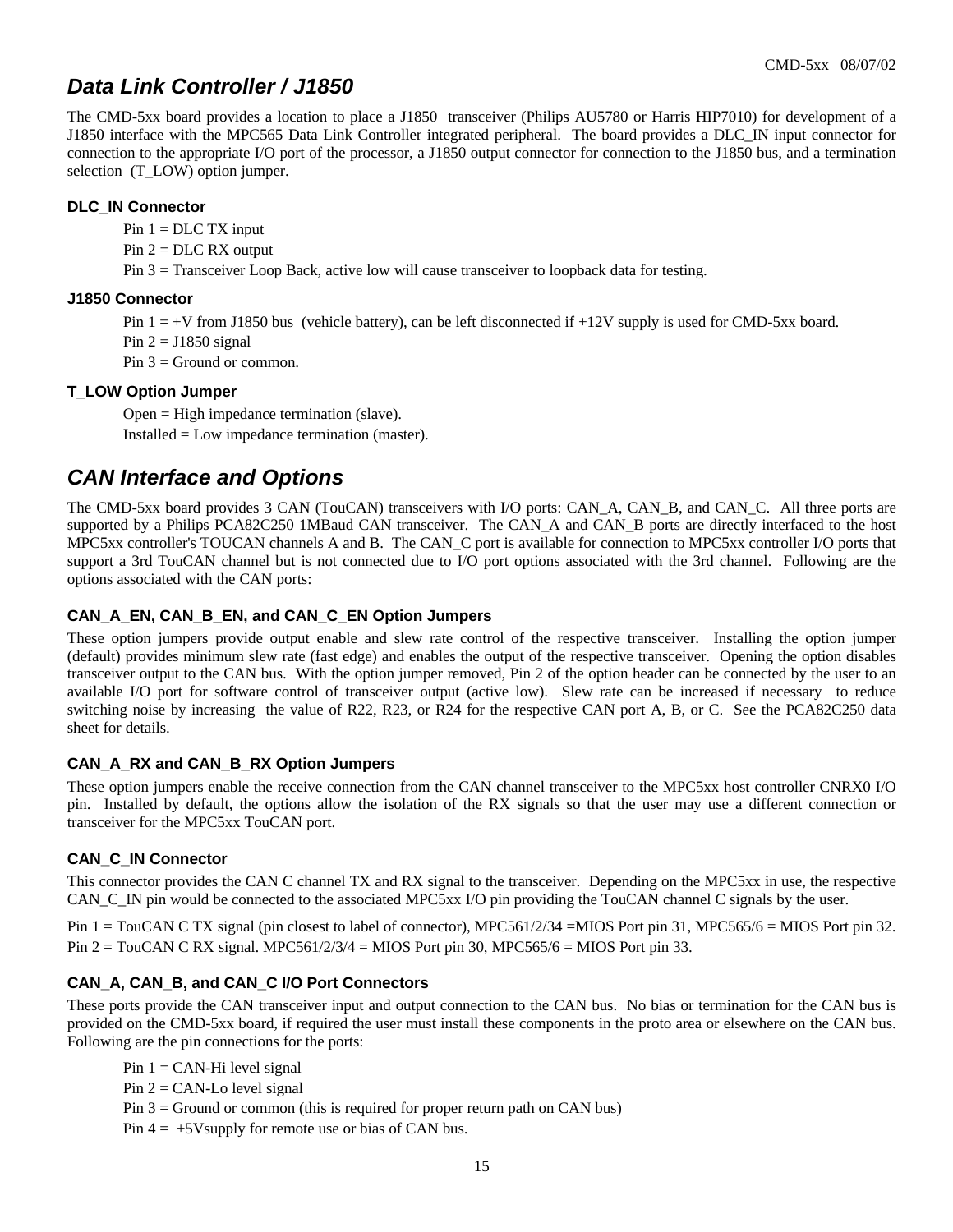## *LCD-PORT and KEYPAD / KEY-PORT*

The LCD Port provides a versatile connector to attach 80 or 160 character display modules and some graphics display modules with embedded drivers. The PRU (U20) provides address decode and LCD select control signals for the LCD and Keypad ports. Both ports are controlled by host processor chip select CS2 or CS3 (default) when enabled by PRU\_EN option jumper .

**USE CAUTION** when connecting your LCD to the LCD-PORT - make sure the power polarity (JP2) and correct placement of the LCD cable so that signals are correctly matched.

The KEYPAD and KEY\_PORT connectors can be used to connect passive keypad devices to the board.

Example source code for the LCD and Keypad drivers are provided on the Axiom CMD-5xx support CD. The memory map offset for the LCD / Keypad are determined by the PRU is as follows:

#### **LCD / Keypad Memory Map**

0x0000 LCD PORT, Command Register 1 for up to 80 character display. 0x0001 LCD\_PORT, Display Data Register 1 for up to 80 character display. 0x0002 LCD\_PORT, Command Register 2 for graphic or 160 character display. 0x0003 LCD\_PORT, Display Data Register 2 for graphic or 160 character display. 0x0004 Keypad / KEY\_PORT key data. Read Only. 0x0005 Keypad / KEY\_PORT key data. Read Only. 0x0006 - 0xFFFF Not used

#### **LCD Display CONTRAST**

The CONTRAST adjustment allows a contrast Vee voltage to be presented to the LCD\_PORT of –5V to +5V DC.

#### **JP2 - LCD\_PORT Power Polarity Select**

JP2 determines the display power pin polarity on the LCD\_PORT. Depending on the type and location of the IDC connector on your display module, the power connections may need to be reversed. Care should be used to verify proper connection and signal matching at the IDC Cable Connector and LCD\_PORT.

See the schematic to match this jumper setting to your LCD device connector. Contact support@axman.com for assistance applying a LCD module.

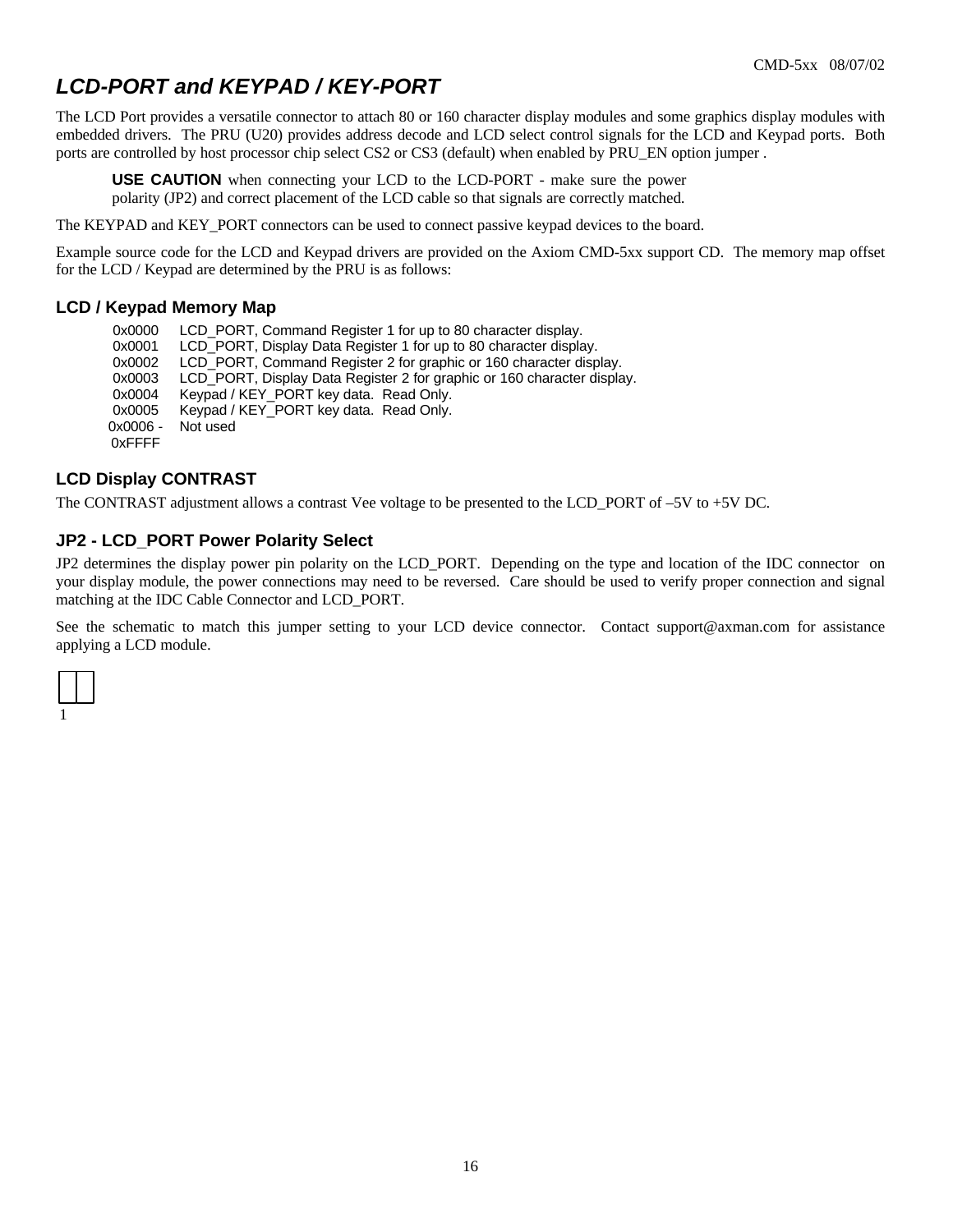## **Personality Module (PM-5xx) Options and Settings**

The PM-5xx modules provide the CPU with associated support hardware such as oscillator(s), debug support connectors, and options for reconfiguring the CPU. Nexus 50 pin standard development connector is also provided on the MPC561-566 versions. The -T option PM boards provide a ZIF (zero insertion force) type socket for the host processor.

### *CONFIG Switch*

The CONFIGURATION SWITCH provides user options for MODCK settings, RSTCNF\* signal operation, and internal flash programming enables. All PM modules provide the 6 switches but not all devices support internal Flash.

#### **POSITION OPTION**

**1,2,3** MODCK 1,2,3 setting.

 $ON = high level during RESET.$  $OFF = low level during RESET.$ Default = 1,3 Off, 2 ON. 4MHz crystal oscillator reference, 20MHz default clock.

**4** RSTCNF\* Signal enable.

ON = External Reset Configuration Word Enabled OFF = Internal Hard Reset Configuration Word Default = ON. CMD-555 board provides configuration Word.

- **5** EPEE enable. MPC555/6 Internal CMF flash array programming enable.  $ON = EPEE$  signal enabled for programming internal CMF flash array. OFF = EPEE signal disabled.
- **6** VPP enable. MPC555/6 Internal CMF flash array VPP programming voltage enable.  $ON = VPP$  enabled for programming CMF flash Boot Block.  $OFF = VPP$  disabled.

### *PM-555/6 Hardware Options*

#### **VDDSRAM Voltage Source Option**

VDDSRAM is connected to the 3.3V supply on the PM-555 board by a zero ohm resistor R11. To apply a different supply for the VDDSRAM pin, the R11 resistor should be removed and the CMD-555 POWER\_PORT connection can be used for applying the new voltage source.

#### **VDDSYN Voltage Source**

The VDDSYN connection to the MPC555/6 may be isolated by from the 3.3V supply by removing inductor L1. Alternate voltage source can then be applied the VDDSYN at the CMD555 POWER\_PORT.

#### **KAPWR Voltage Source**

The KAPWR connection is connected to the 3.3V supply on the PM-555 board by zero ohm resistor R8. To apply a different voltage source for low power back-up operations, R8 should be removed and the new source applied to the CMD555 POWER\_PORT pin for the KAPWR connection.

#### **VRH and VRL QADC Reference Supplies**

Zero ohm resistors R9 and R10 provide isolation of VRH and VRL reference signals respectfully. One or both of these resistors may be removed to apply an external reference voltage at the CMD-555/6 QADC\_A Port.

#### **PM- 555/6 -T Additional Options**

- **R36 / 37 Resistors -** BDM Port VFLS1 signal selection option.
- **R38 / 39 Resistors -** BDM Port VFLS0 signal selection option.
- **C4 XFC Filter** PLL operation XFC filter capacitor value option.
- **R35 Resistor** PORESET level detector isolation, remove to isolate 5V reset generator for PORESET signal.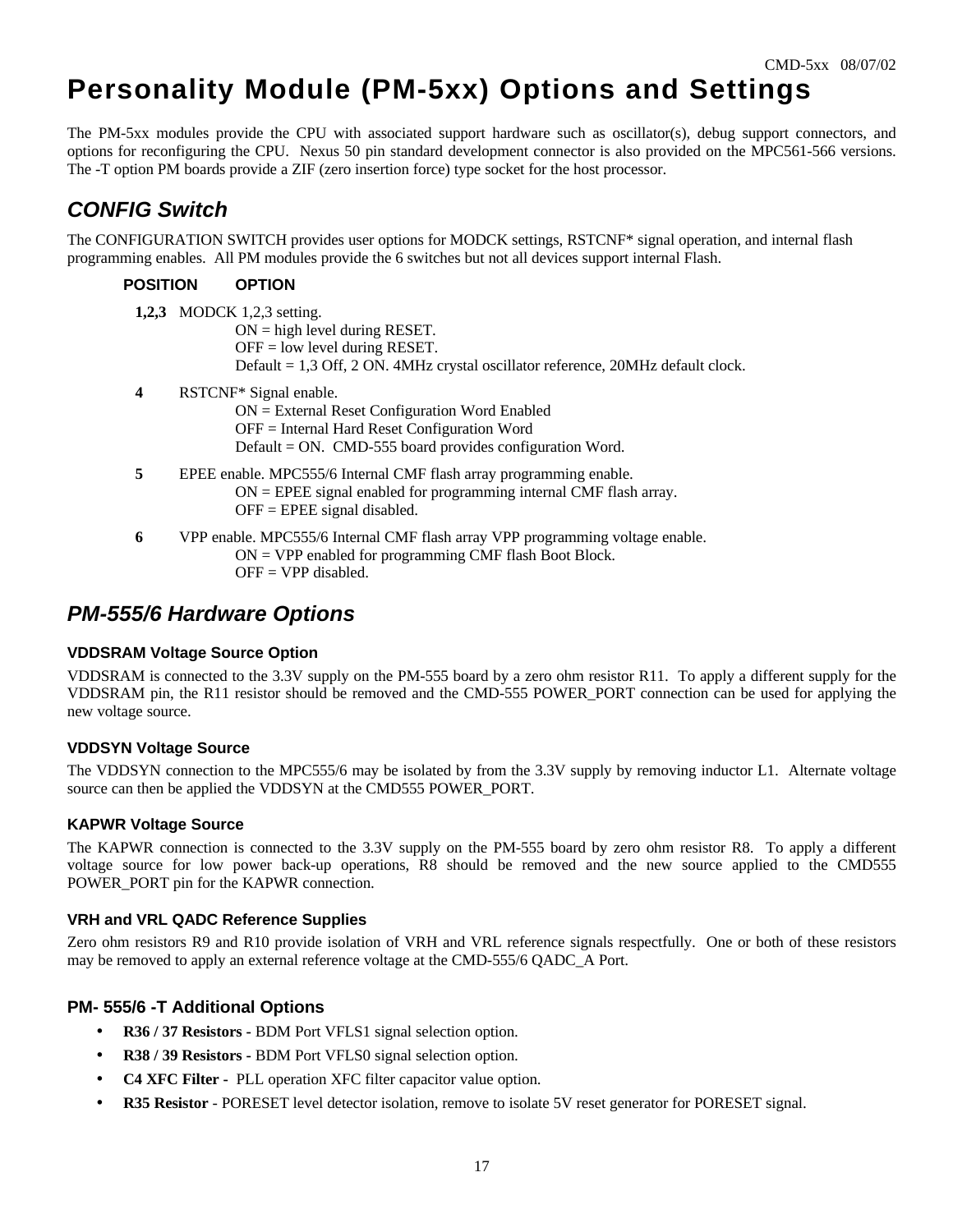### *PM-561/2/3/4 Hardware Options*

#### **JP1, 2, 3, 4 Option Jumpers**

BDM Port operating voltage selection. All 4 jumpers must be optioned the same for correct interface levels on associated signals. The selection of 2.6V or 3.3V operation is dependent on the BDM Pod to be connected to the BDM\_PORT. Default setting is 3.3V which selects the proper voltage outputs for most common BDM Pods. Refer to BDM Pod information for correct setting.

#### **VDDSRAM Option**

VDDSRAM pin is the input to an internal shunt regulator on the MPC561-4. The resistor R8 on the PM-561-4 board provides current limit input to this pin. To apply a different voltage to this pin, the R8 resistor should be removed and the CMD-561-4 POWER PORT connection for VDDSRAM should be used for voltage input. If the CMD561-4 board POWER PORT is used, the appropriate current limit resistor must be placed in series between the voltage source and the POWER\_PORT or damage to the MPC561-4 will occur.

#### **XFC Filter Capacitor Option**

PM561-4 capacitor C3 provides the XFC filtering for the PLL circuits. The capacitor should be changed by the user if PLL locking problems are experienced at the frequency of operation selected. Current value is 3.3nF. Refer to MPC561 manual for more information.

#### **VDDSYN Voltage Source**

The VDDSYN connection to the MPC561-4 provides CUT-AWAY pad #2 for isolation. To apply a different voltage source for low power back-up operations, the #2 CUT-AWAY pad should be cut and the new source applied to the CMD561-4 POWER\_PORT pin for the VDDSYN connection.

#### **KAPWR Voltage Source**

The KAPWR connection to the MPC561-4 provides CUT-AWAY pad #1 for isolation. to apply a different voltage source for low power back-up operations, #1 CUT-AWAY pad should be cut and the new source applied to the CMD561-4 POWER\_PORT pin for the KAPWR connection.

#### **VRH and VRL QADC Reference Supplies**

CUT-AWAY pads #4 and #5 provide isolation of VRH and VRL reference signals respectfully. One or both of these pads can be cut to apply an external reference voltage to the CMD-561-4 QADC\_A Port.

#### **EPEE and BOEPEE CUTAWAY #3**

The PM-563-4 board has the EPEE and BOEPEE signals connected by CUT\_AWAY pad #3. This connection is for NEXUS port programming of the CMFI flash. This connection will cause the CONFIG\_SW position 5 or 6 to enable both signals. If this is connection not desired by the user, cut the CUT-AWAY #3 pad.

#### **PORESET CUT-AWAY #6**

The PM-561-4 board provides a 5V Voltage Level Detector to operate the PORRESET signal from power on and provide a 300ms PORESET signal duration when the PORESET switch is applied. For external application of a PORESET signal, the user should cut the CUT-AWAY #6 pad and use the CMD-561-4 CONTROL\_PORT connection to apply the external PORESET signal.

#### **PM561/2/3/4-T Options**

- **#3 CUT-AWAY** VFLASH signal, Internal flash array voltage source option.
- **#4 CUT-AWAY** EPEE / BOEPEE signal, option to separate the signals.
- **#5 CUT-AWAY** PORESET signal, option to remove 5V reset generator.
- **R3 /R30 Resistors -** VDDSRAM voltage source and current options.
- **R4 / 5 Resistors -** QADC VRL and VRH reference voltage options.
- **R20 / 21 Resistors -** VFLS1 signal selection for BDM Port option.
- **R23 / 24 Resistors -** VFLS0 signal selection for BDM Port option.
- **C3 XFC Filter** PLL operation XFC filter capacitor.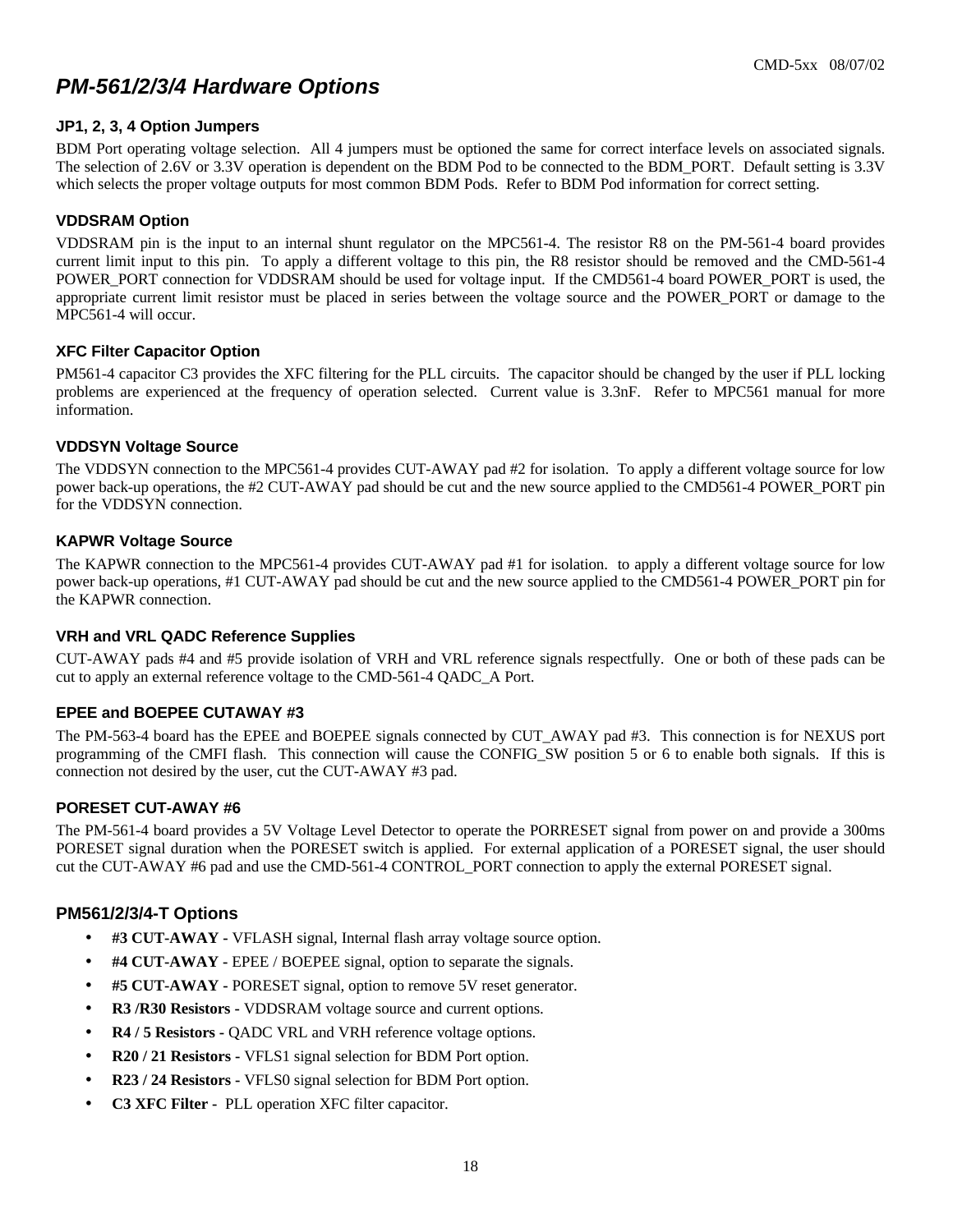## *PM-565/6 Hardware Options*

#### **JP1, 2, 3, 4 Option Jumpers**

BDM Port operating voltage selection. All 4 jumpers must be optioned the same for correct interface levels on associated signals. The selection of 2.6V or 3.3V operation is dependent on the BDM Pod to be connected to the BDM\_PORT. Default setting is 3.3V which selects the proper voltage outputs for most common BDM Pods. Refer to BDM Pod information for correct setting.

#### **VDDSRAM Option**

VDDSRAM1, 2, and 3 pins are connected to the 2.6V supply on the PM-565 by zero ohm resistor R5 on the PM565/6 board. To apply a different source for the VDDSRAM, the R5 resistor should be removed and the CMD565/6 POWER\_PORT connection for VDDSRAM should be used for applying the new source input.

#### **XFC Filter Capacitor Option**

PM565/6 capacitor C5 provides the XFC filtering for the PLL circuits. The capacitor should be changed by the user if PLL locking problems are experienced at the frequency of operation selected. Current value is 3.3nF. Refer to MPC565/6 manual for more information.

#### **VDDSYN Voltage Source**

The VDDSYN connection on the MPC565/6 provides zero ohm resistor R11 for isolation. To apply a different voltage source for low power back-up operations, R11 should be removed and the new source applied to the CMD565/6 POWER\_PORT pin for the VDDSYN connection.

#### **KAPWR Voltage Source**

The KAPWR connection on the MPC565/6 to the PM565/6 2.6V supply is provided by zero ohm resistor R12. To apply a different voltage source for low power back-up operations, R12 should be removed and the new source applied to the CMD565/6 POWER\_PORT pin for the KAPWR connection.

#### **VRH and VRL QADC Reference Supplies**

PM565/6 zero ohm resistors R9 and R10 provide connection to PM565/6 VDDA and VSSA for VRH and VRL reference signals respectfully. One or both of these resistors can be removed to apply an external reference voltage to the CMD561-4 QADC\_A Port.

#### **EPEE and BOEPEE CUTAWAY #3**

The PM565/6 board has the EPEE and BOEPEE signals connected by CUT\_AWAY pad #3. This connection is for NEXUS port programming of the CMFI flash. This connection will cause the CONFIG\_SW position 5 or 6 to enable both signals. If this operation is not desired by the user, cut the CUT-AWAY #3 pad to isolate the signals from each other.

#### **PORESET CUT-AWAY #6**

The PM565/6 board provides a 5V Voltage Level Detector to operate the PORESET signal from power on and provide a 300ms PORESET signal duration when the PORESET switch is applied. For external application of a PORESET signal, the user should cut the CUT-AWAY #6 pad and use the CMD565/6 CONTROL\_PORT connection to apply the external PORESET signal.

#### **VDDA and VSSA QADC Primary Supplies**

Resistors R7 and R8 provide isolation of VDDA and VSSA supply voltages respectfully. One or both of these resistors can be removed to apply an external supply voltage to the QADC.

#### **VFLASH Voltage Source**

The VFLASH pin of the MPC565/6 is connected to the +5V supply by resistor R6 on the PM565/6-T board. To apply a different voltage source to the internal flash array, R6 should be removed and the new source applied to the CMD565 POWER\_PORT pin for the VFLASH connection.

#### **VDDRTC Voltage Source**

The VDDRTC pin of the MPC565/6 is connected to the +2.6V supply by resistor R47 on the PM565/6-T board. To apply a different voltage source to the VDDRTC pin, R47 should be removed and the new source applied to the CMD565 POWER\_PORT pin for the VDDRTC connection.

**VFLS0 / 1 Signal Options -** The VFLS0 and VFLS1 signals provided to the BDM\_PORT are the default IWP0 and IWP1 shared signal pins. The default signal connections are provided by 0 ohm resistors R50 and R48 respectfully. To change from the default VFLS0 and VFLS1 signals to the alternate MGPIO port 3 and 4 provided signals, resistors R50 and R48 should be removed and 0 ohm resistors or jumper wire installed in the R51 and R49 resistor positions.